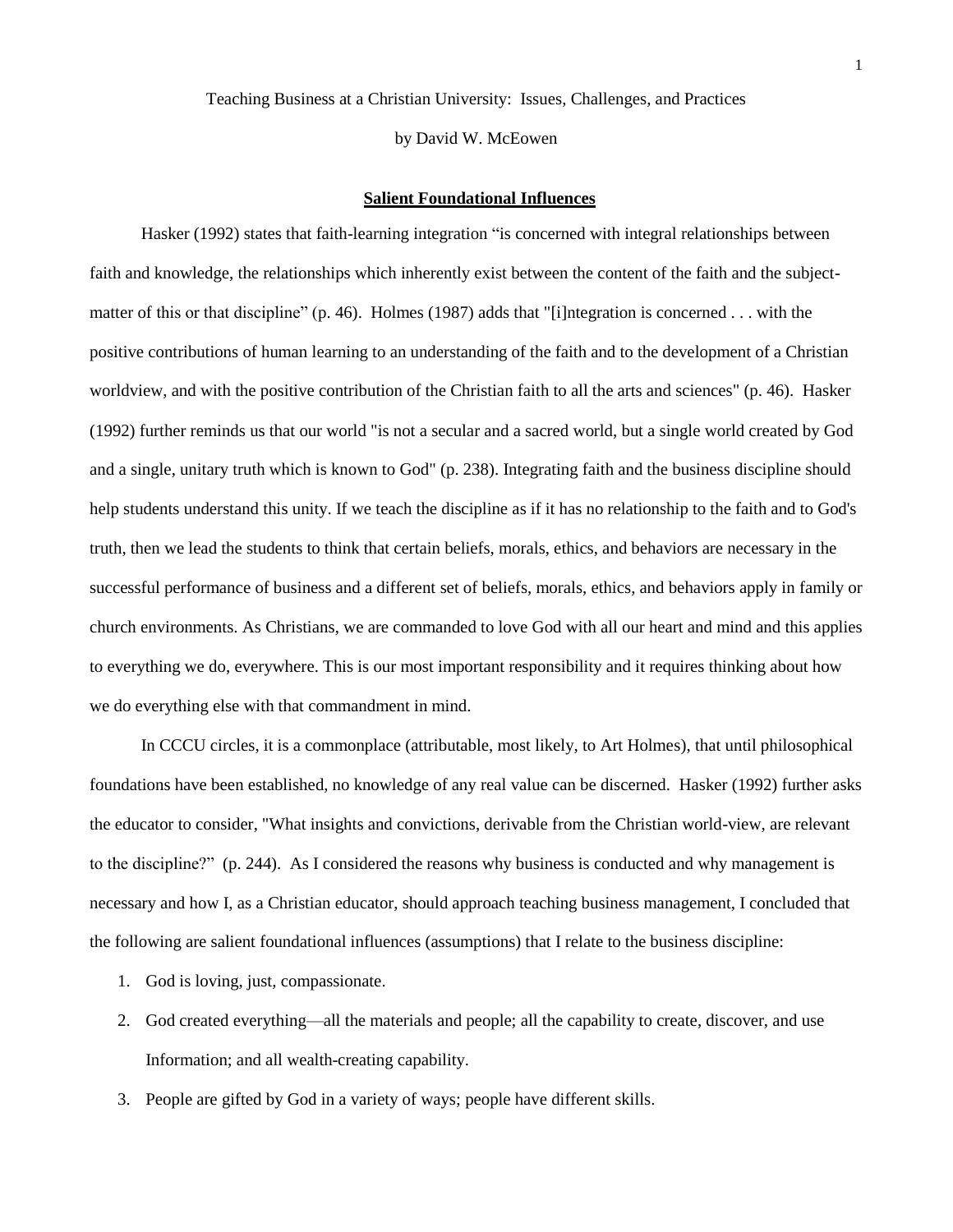- 4. People have a sinful nature; people are selfish, greedy, prideful.
- 5. People have a common set of basic needs for love, justice, and grace provided by God and by others. People may be differently motivated in their actions to satisfy those needs.
- 6. People recognize two different basic purposes:

 *Short-term view*—People have no purpose beyond survival, procreation, and the selfish pursuit of self-interest.

*Long-term view*—People are created in the image of God with the purpose

of loving, pleasing, and serving both God and others.

- 7. People desire to live and work in relationships with others.
- 8. Because of who God is and what He did (assumptions 1-3) and because of who people are and what they do (assumptions 4-7), Christian business professors participate in God's redemptive activity by emphasizing and encouraging their students to put into practice the basic moral principles given by God. Chewning, Eby, and Roels (1990, p. 243) suggest that these assumptions can be summarized in four short phrases:

Love God Love others Be just Be kind Be humble.

# **Faith Integration Issues**

 In addition to developing a better understanding of *what* it means to integrate faith with an academic discipline, one should also endeavor to answer more completely *why* such an integration should be done and *how* it should be accomplished. As a manager I recognized that it was very difficult for one to perform a task well apart from feeling that the task had meaning that went beyond some immediate requirement. Without this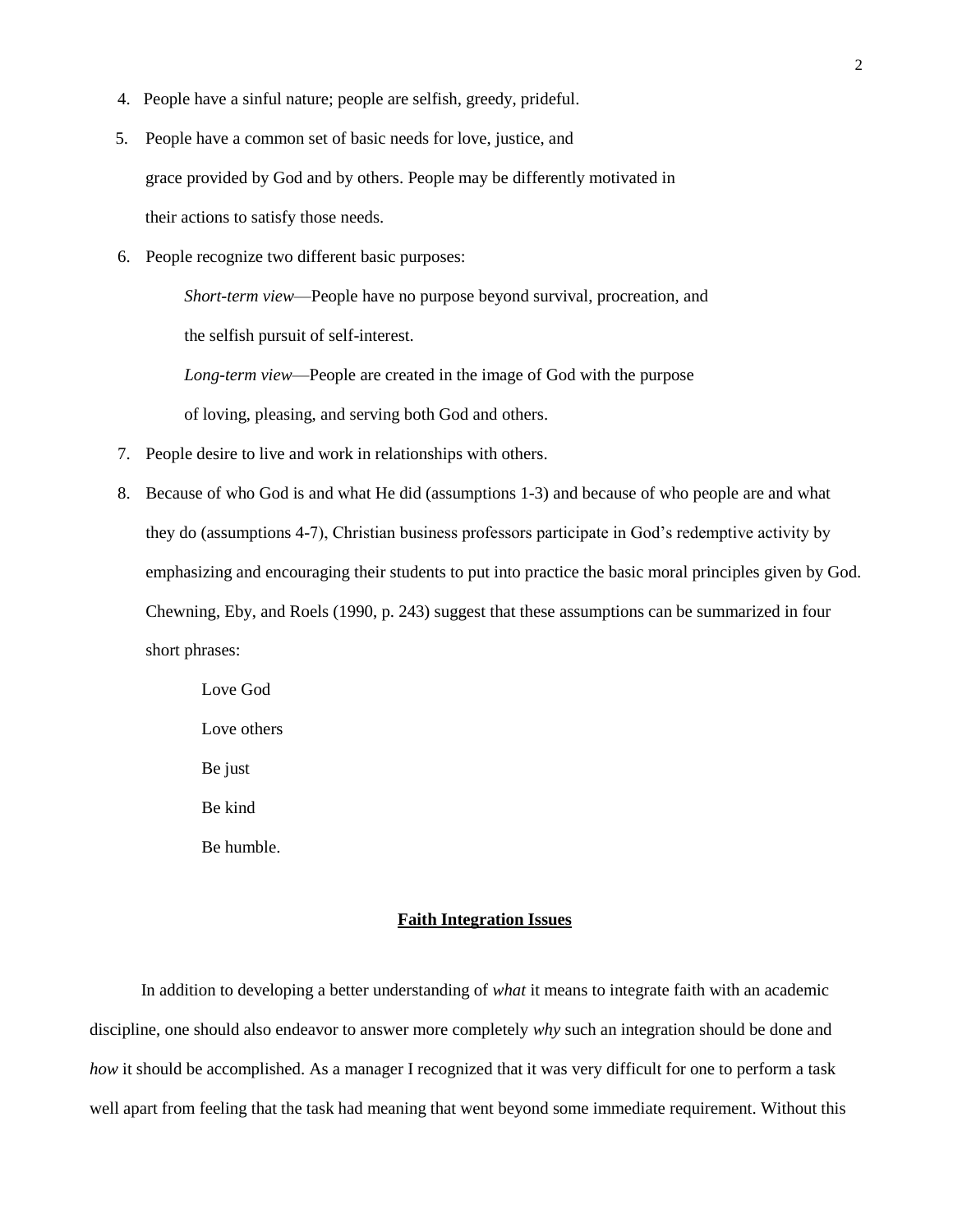deeper meaning or purpose, it is difficult for a person (i.e. an instructor or a student) to maintain interest in the subject matter and to develop a passion for thinking about it so that she can later apply the knowledge. For example, I have found that when I get emotional in class while relating a story about how I either correctly applied Christian principles to a management situation or how I sinfully failed to follow my Christian principles, the students more completely receive and retain the knowledge I am trying to impart. Palmer (1998) observes that "the connections made by good teachers are held not in their methods but in their hearts—meaning heart in its ancient sense, as a place where intellect and emotion and spirit and will converge in the human self" (p. 11). Palmer (1998) further explains that "intellect, emotion, and spirit depend on one another for wholeness. They are interwoven in the human self and in education at its best" (p. 4). Learning is not complete without this connection. We do not fully understand how to apply the knowledge to life situations without the connection being made between intellect, emotion, and spirit. Furthermore, without this integration, much of what we do regarding educating others seems to be "disconnected from the things we said we believed about sin, salvation, grace, humility, mercy, and service" (Migliazzo, 2002, p.31)

 In support of faith-learning integration, Holmes (1987) states that "integrated learning will contribute to the integration of faith into every dimension of a person's life and character" (pp. 46-47). Instructors need to go beyond merely teaching disciplinary content and motivate their students to seek a deeper level of comprehension, an understanding that the mere mechanical application of a procedure often lacks the purpose and meaningfulness that provokes thought and provides guidance and fulfillment. The values and ethical principles that are imparted to the students originate from the instructor's worldview. Understanding how this worldview impacts all that we do is essential since ultimately it provides the purpose and meaning to the academic content that we teach.

Holmes (1987, pp.47-60) proposes four approaches to the integration of faith and learning:

- 1) The Attitudinal Approach—Our integration of faith with the teaching of the discipline must be based on our Christian worldview and, further, must be recognizable to the students through the attitude we demonstrate in our classroom behavior and modeling.
- 2) The Ethical Approach—Here Holmes suggests that the "ethical approach to integration . . . must explore the facts and the values of justice and love, a relationship that goes beyond the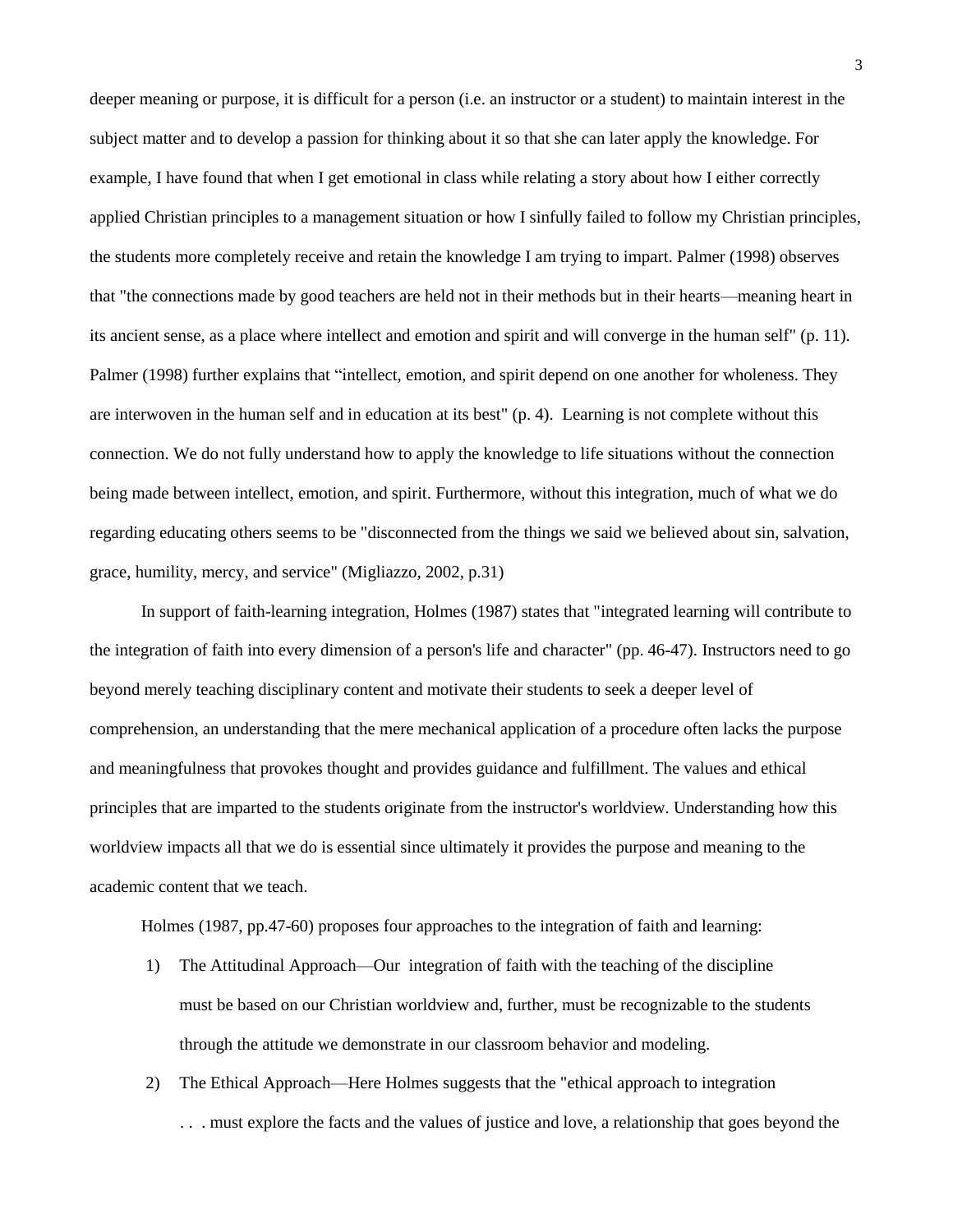question of consequences" (p. 51). By way of example, when I use a case study or relate a past experience that involves a discussion of the competitive and financial status of a firm and decisions that involve ethical considerations such as prices, wages, benefits, quality, etc., I should also lead the students to think about why the firm exists (its mission and purpose) and why people work and the influence that principles of the Christian faith should have in the decision-making process regarding the development of policy or the implementation of action plans.

- 3) The Foundational Approach—Holmes suggests that there exist philosophical, historical, and theological foundations in each discipline that need to be explored with students so that they may better understand how faith integrates with the discipline, i.e., so that students might begin to answer questions such as "Why do people work? What is the historical basis for work? What is God's purpose for work? How does the Christian faith relate with this base of knowledge?"
- 4) The Worldview Approach—Holmes states, " The most embracing contact between Christianity and human learning is the all-encompassing world and life view" (p. 57). Holmes considers a worldview to have four characteristics:
	- a) Holistic—All things in life are interdependent and work synergistically as part of the whole.
	- b) Exploratory—An open system that is always being developed through the influences of discovery and learning.
	- c) Pluralistic—Christian worldviews will likely be diverse among individuals due to theological differences and different life experiences.
	- d) Perspectival—A Christian worldview requires a declaration of one's faith and an explanation of one's view of the facts (the way things are) and how one's faith is integrated with the way one perceives how things should be. Holmes (1987): "[W]e start with a confession of faith, with an admixture of beliefs and attitudes and values"
		- (p. 59).

 Hasker (1992) discusses three strategies for integration that were proposed by Nelson (1987): the compatibilist, the transformationalist, and the reconstructionist strategies. Within the compatibilist strategy, the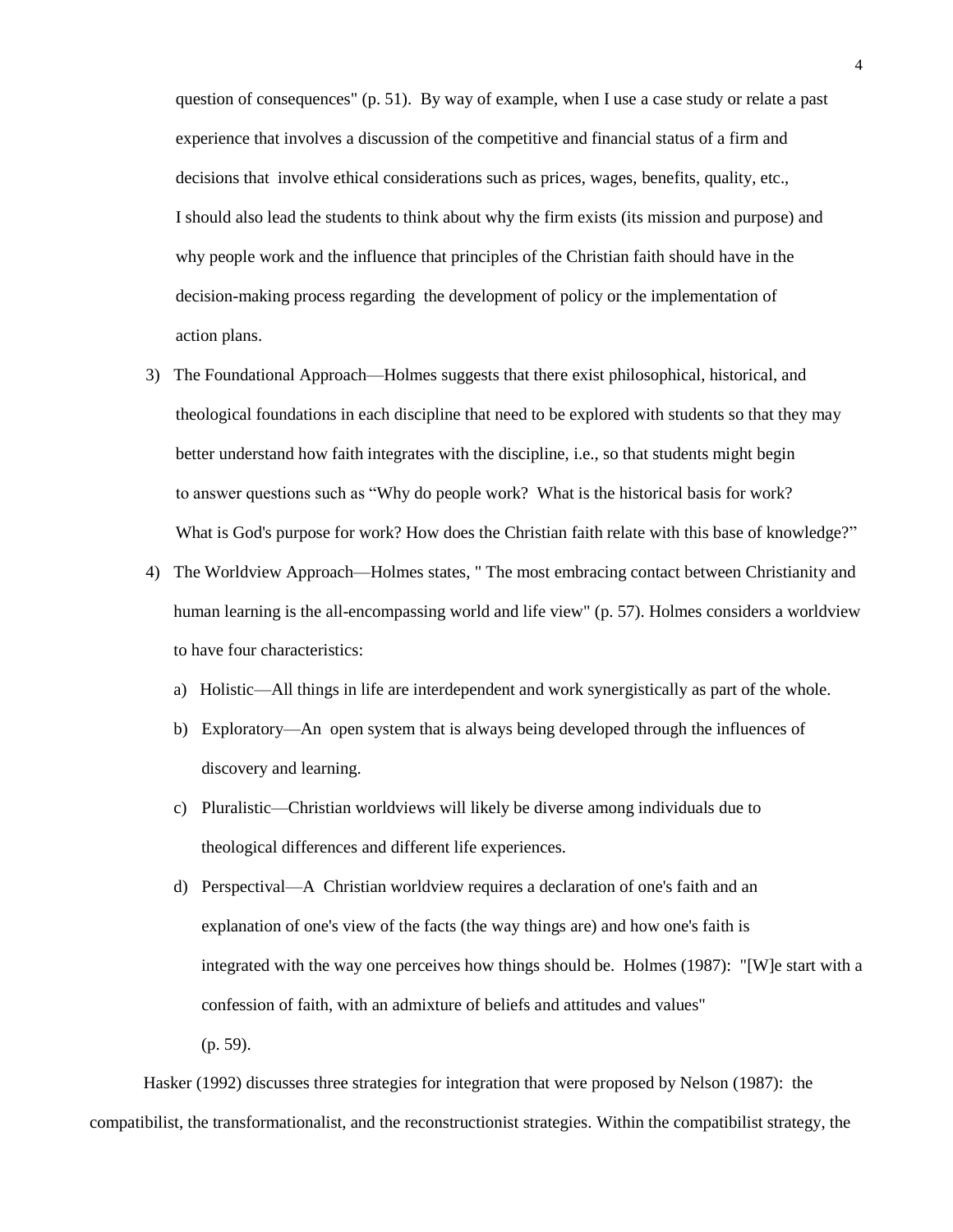soundness of the discipline and the faith are assumed in advance and it is the professor's duty to demonstrate how these assumptions can be related in meaningful and useful ways. The compatibilist strategy allows the instructor to use examples that demonstrate unifying relationships between the discipline and the faith that already exist. Under the transformationalist strategy, the instructor considers the discipline to be valid and basically moral and ethical, but it is more difficult to relate ideas and viewpoints of the faith with the discipline. The instructor must make some modifications to the discipline's concepts as it is taught to bring it within the faith. Under the reconstuctionist strategy, the instructor finds a great deal of problematic difference between a ―secular‖ discipline and the assumptions of the Christian faith. These differences are so great that the instructor must completely "reconstruct" the discipline with a new foundation of Christian methodologies.

I have concluded that fundamental Christian principles and best management practices are integral to each other, and I have in fact adopted the compatibilist strategy of integration as the basis for my teaching method. I find a great deal of unity between Christian principles and the modern behavior based theories regarding best management practice.

Migliazzo (2002, p. 315-324) speaks of an "educational wholeness," a holistic view that includes both "disciplinary perspectives" and faith commitments and that occurs at four levels of integration—(1) role model integration, (2) multidimensional integration, (3) values integration, and (4) synthetic integration. As I understand his explanation of each of these integrative levels, the integrative strategies that I use most frequently are the first, the third, and to a greater extent, the fourth. Perhaps it is due to my many years as a business owner and manager that I feel more comfortable integrating theoretical, spiritual and applied concepts by comparing the theories and best practices of the discipline and faith related views. Migliazzo provides his own Christian worldview statement for the reader, but he suggests that professors may want to formally develop their own set of assumptions upon which they base their Christian worldview and from which they integrate faith and the discipline. (I have noted some similarities between his assumptions and my own set of foundational assumptions listed in the first section of this essay). While Migliazzo's worldview statement is certainly more theological than mine, there are similarities with my first, second, fourth, and eighth assumptions.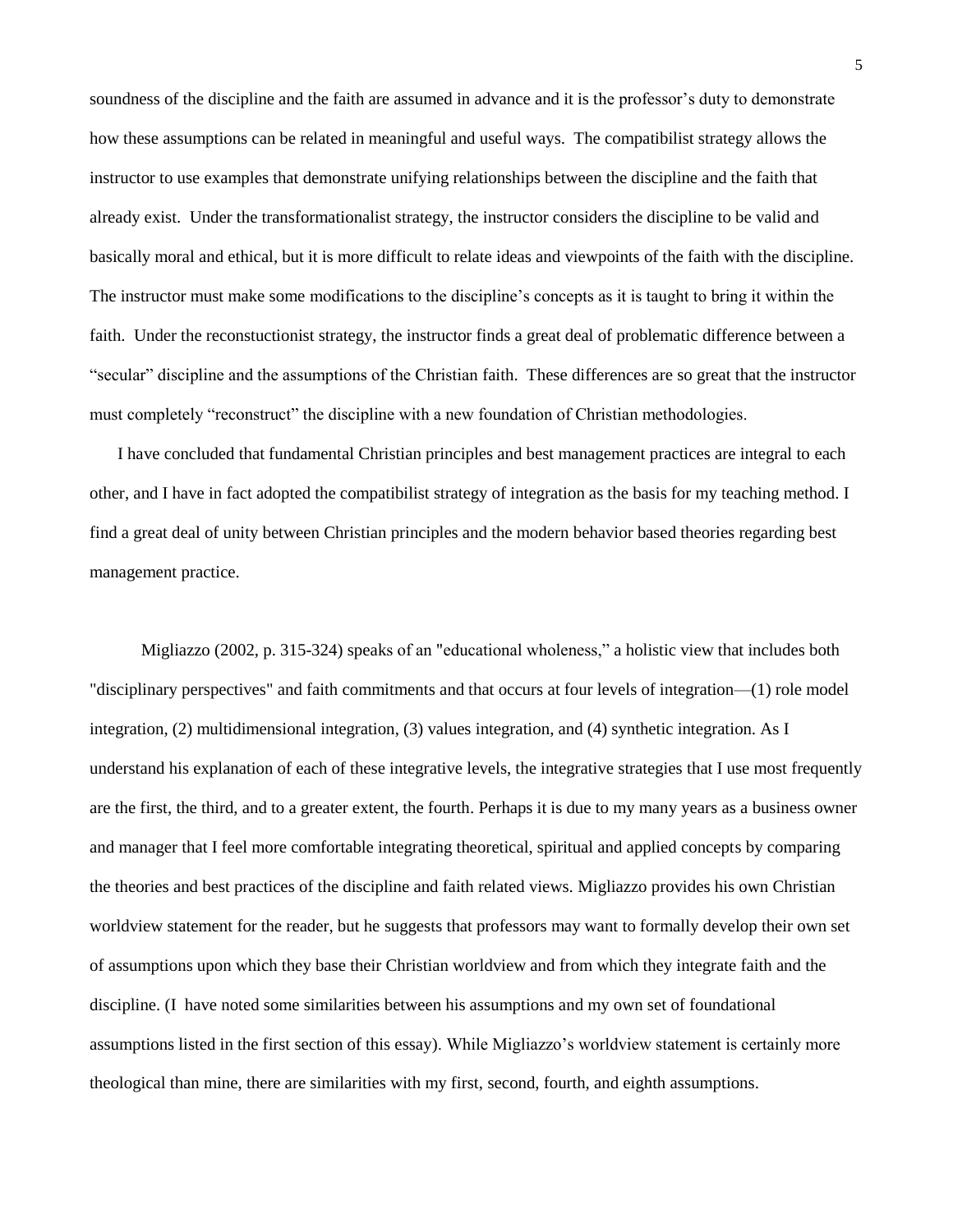#### **Business Management and Faith Integration and Potential Conflicts and Resolutions**

 Business is both an activity and an entity. The purpose of business is to acquire and use resources in ways that increase their value (desired products and services) and make those products and services available to others (customers) through the process of exchange (trade). Trade occurs because people and organizations are different, possess different skills, have different interests and needs and require different combinations of resources. Ultimately people find ways to most efficiently apply their skills and pursue their interests and they barter to fulfill their unmet needs. Adam Smith (quoted in Stigler, 1957) described the usefulness and desirability of trade as follows:

 Among men, on the contrary, the most dissimilar geniuses are of use to one another; the different produces of their respective talents, by the general disposition to truck, barter, and exchange, being brought, as it were, into common stock, where every man, may purchase whatever part of the produce of other men's talents he has occasion for. (p. 13)

People and organizations need resources, products, and services and "business" has become an efficient way in which to structure endeavors intended to provide the transformed resources in the form of those products and services. Smith (quoted in Stigler, 1957) explained the usefulness of business to society in this way:

Whoever offers to another a bargain of any kind, proposes to do this. Give me that which I want, is the meaning of every such offer; and it is in this manner that we obtain from one another the far greater part of those good offices which we stand in need of. It is not from the benevolence of the butcher, the brewer, or the baker, that we expect our dinner, but from their regard to their own interest. (p. 11)

Centuries later Peter F. Drucker (1974) further explained:

 Business enterprises—and public-service institutions as well—are organs of society. They do not exist for their own sake, but to fulfill a specific social purpose and to satisfy a specific need of society, community, or individual. They are not ends in themselves, but means. . . . every one of our institutions today exists to contribute outside of itself, to supply and satisfy nonmembers.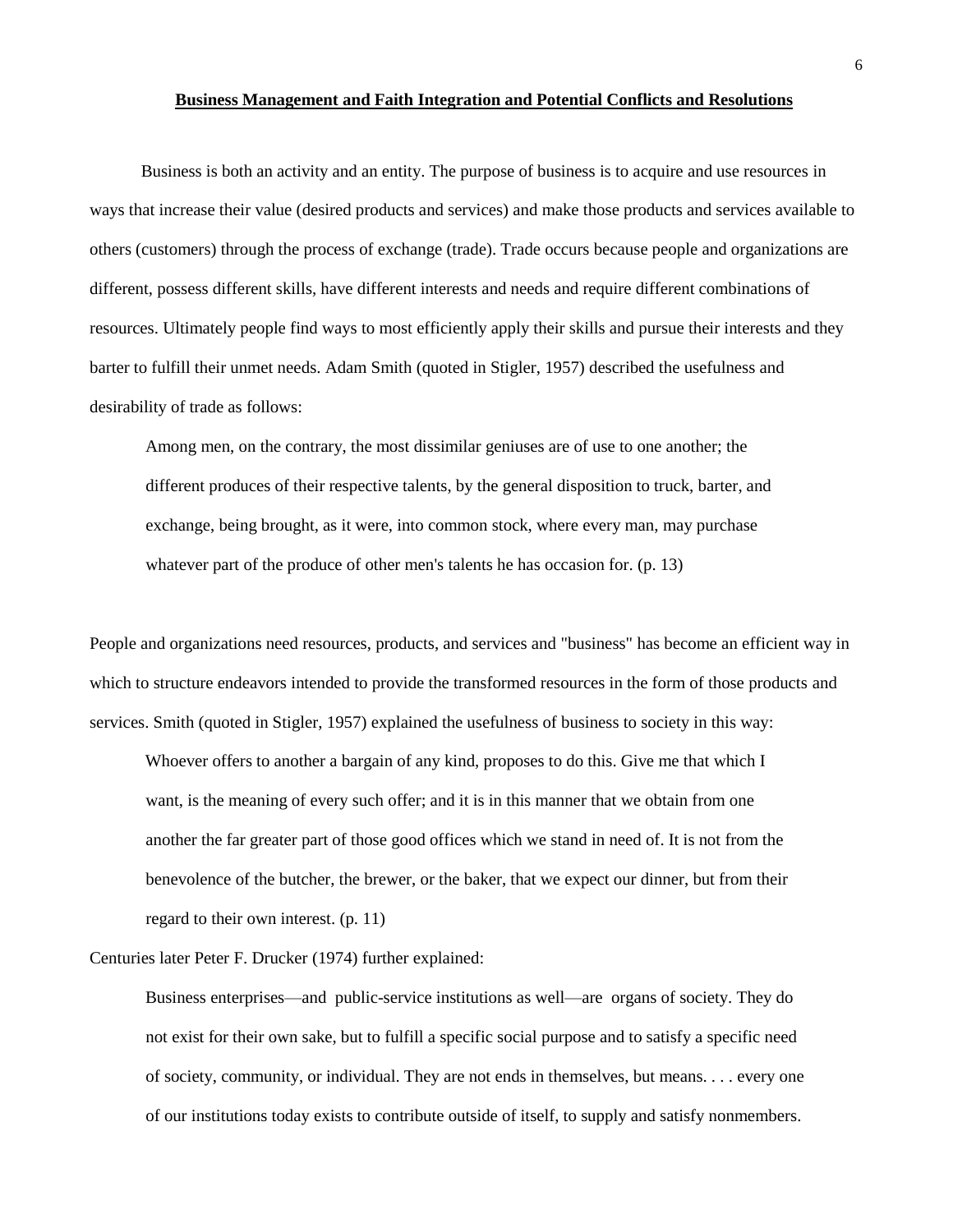Business exists to supply goods and services to customers, rather than to supply jobs to workers and managers, or even dividends to stockholders. . . . The customer is the foundation of a business and keeps it in existence. He alone gives employment. To supply the wants and needs of a customer, society entrusts wealth-producing resources to the business enterprise. (pp. 31, 42, 61).

 Business enterprises have organizational structures that are intended to establish the channels through which decisions will be made and communication will flow. Managing the development of goals, the formulation of decisions, and the flow of communication is key to the mission and purpose of a business enterprise. Management can be simply described as getting things accomplished by working with and through other people. Good management practice is very reliant upon effective communication and well-developed relationships with others. In a broad sense, management involves helping people coordinate the use of resources (material, financial, people, and information) so that some combination of those resources can be transformed into something of higher value that is desired by or fulfills a need of another step in the transformation process, the need of another person, or the need of another organization. The purpose of management is to serve the organization, as Drucker (1974) notes: "Management, in turn, is the organ of the institution. It has no function in itself, indeed, no existence in itself. Management divorced from the institution it serves is not management" (p. 39).

 The "business" of management is primarily focused on people and therefore provides numerous educational opportunities to integrate faith in God and Christian principles with business, management, leadership, and decision-making theories and practice. Many Christian principles concern our relationships with others. Jesus addressed the importance of relationships in his reply to the scribe:

 The most important commandment is this: Hear, O Israel! The Lord our God is the one and only Lord. And you must love the Lord your God with all your heart, all your soul, all your mind, and all your strength. The second is equally important: Love your neighbor as yourself. No other commandment is greater than these." (Mark 12:29-31, NLB)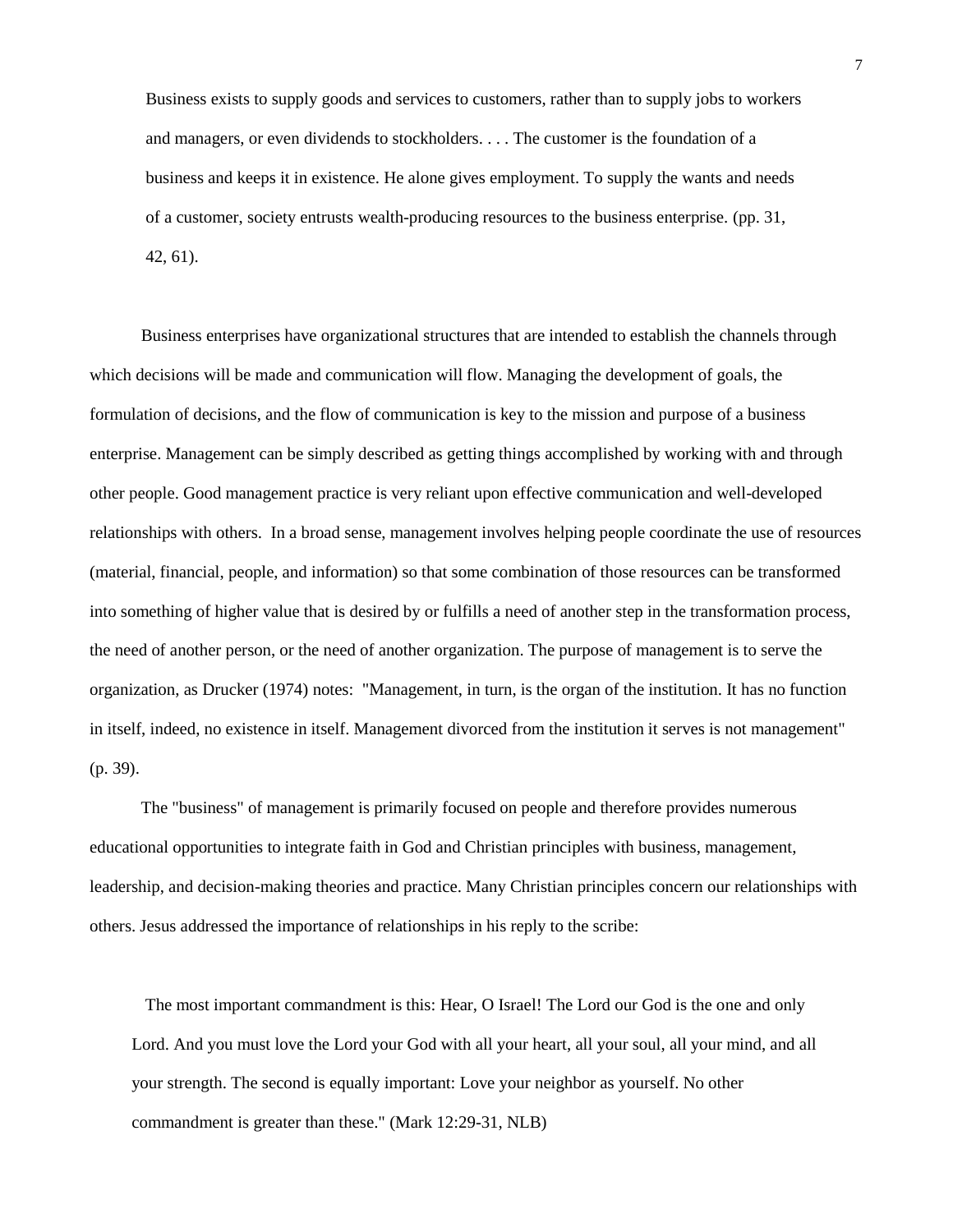In class, we discuss many scenarios that demonstrate how people have managed resources and the efforts of others since the beginning of human existence. The Genesis account of the Creation provides us with examples of God's purposeful decision-making, planning, organizing, leading, and control—the commonly accepted functions of management today. God's first set of commands give us, in a sense, a foundation for our "mission and purpose" and, moreover, call us to be "masters over all life, the fish in the sea, the birds in the sky, and all the livestock, wild animals and small animals" (Gen. 1:26). In other words, God commissions people to "manage" the resources that he has provided.

 The history of civilizations provides numerous examples of astounding accomplishments. The construction of great temples and cities, the conduct of battles and wars, the building of empires, the governance of vast territories and of millions of people all required management and coordination of the efforts and motivations of people in order to accomplish the established goals. Abraham managed a large "ranching" enterprise that covered a vast geographical area. Joseph managed the collection, storage, and distribution of the agricultural production of an empire. Moses organized and led a large group of people out of slavery and to a new land. Prior to beginning in earnest their missions for God, some of Jesus' disciples were businessmen of sorts, being fishermen who practiced their trade for the benefit of others as well as for themselves. Being a businessperson or practicing management is not a relatively new vocation nor does it require or cause a person to forsake faith in God.

 Some of our business students express sincere concerns over the ability to be managers or businesspersons and also be "believers" who practice their Christian faith. Citing both St. Jerome ("A merchant can seldom if ever please God") and St. Augustine ("Business is itself an evil"), Chewning et al. (1990) recognize that "a certain amount of tension between business and Christianity seems always to have existed" (p. 4) but respond to this observation by arguing that " business is, after all, an institutionalization of God's intentions for us to work and to serve each other" (p. 7). Following their lead, my approach is to provide, through the use of practical examples, personal stories, assigned readings and discussions, evidence that good management and leadership practices have strong correlation with fundamental Christian principles.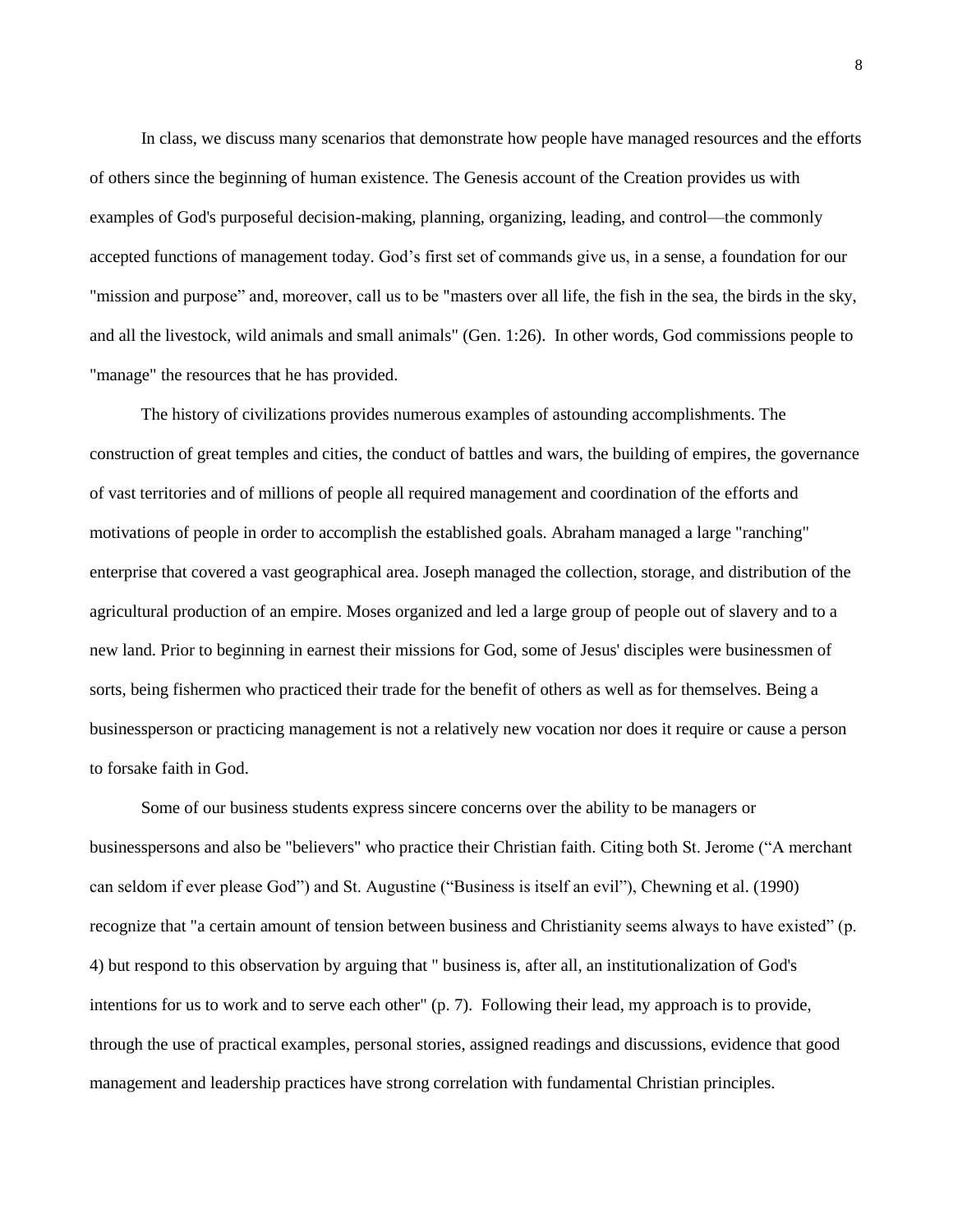Business texts, articles, and books are replete with new discoveries, ideas, and theories on how one might apply best practices to manage and lead others so that employees and organizations are more successful; but the more I read of these "new concepts" the more I am convinced of the connection that Christian principles have with these best practices. As Solomon wrote, "Nothing under the sun is truly new" (Eccl. 1:9). All things are from God, including the fundamental truths upon which the best management practice is based.

 I believe that our Christian faith is not incompatible with fundamental concepts of business, management, decision-making, or leadership. However, the sinful, self-centered nature of man can cause us to misuse our abilities or to misdirect those of others in improper or sinful ways. Being a businessperson or a manager does not predispose one to be evil, immoral, or unethical, but people are often evil, immoral, or unethical. We strive continually to prevent all things in life from creating conflicts with our faith, and we get our best help with this struggle from our faith itself and from the guidance provided in the Scriptures. Scripture is authoritative and relevant to how we live today.

### **Applications**

 From my viewpoint the *issues that are of significant concern* for business people and managers fall in two major categories, "decisional" and "relational." By the former, I mean those issues that a person must make conscious decisions about and take purposeful actions; by the latter, I mean those business issues that involve the person and his/her relationships with others. Of course, both categories involve relationships with others in some way, sooner or later.

| <b>Decisional</b>                                                             | <b>Relational</b>       |
|-------------------------------------------------------------------------------|-------------------------|
| Planning and goal setting                                                     | Pride                   |
| Profit and competition                                                        | Motivation              |
| Time management                                                               | Leadership              |
| Debt and wealth accumulation                                                  | Stewardship and service |
| Ethical/moral decision-making (which is linked to) Use of power and authority |                         |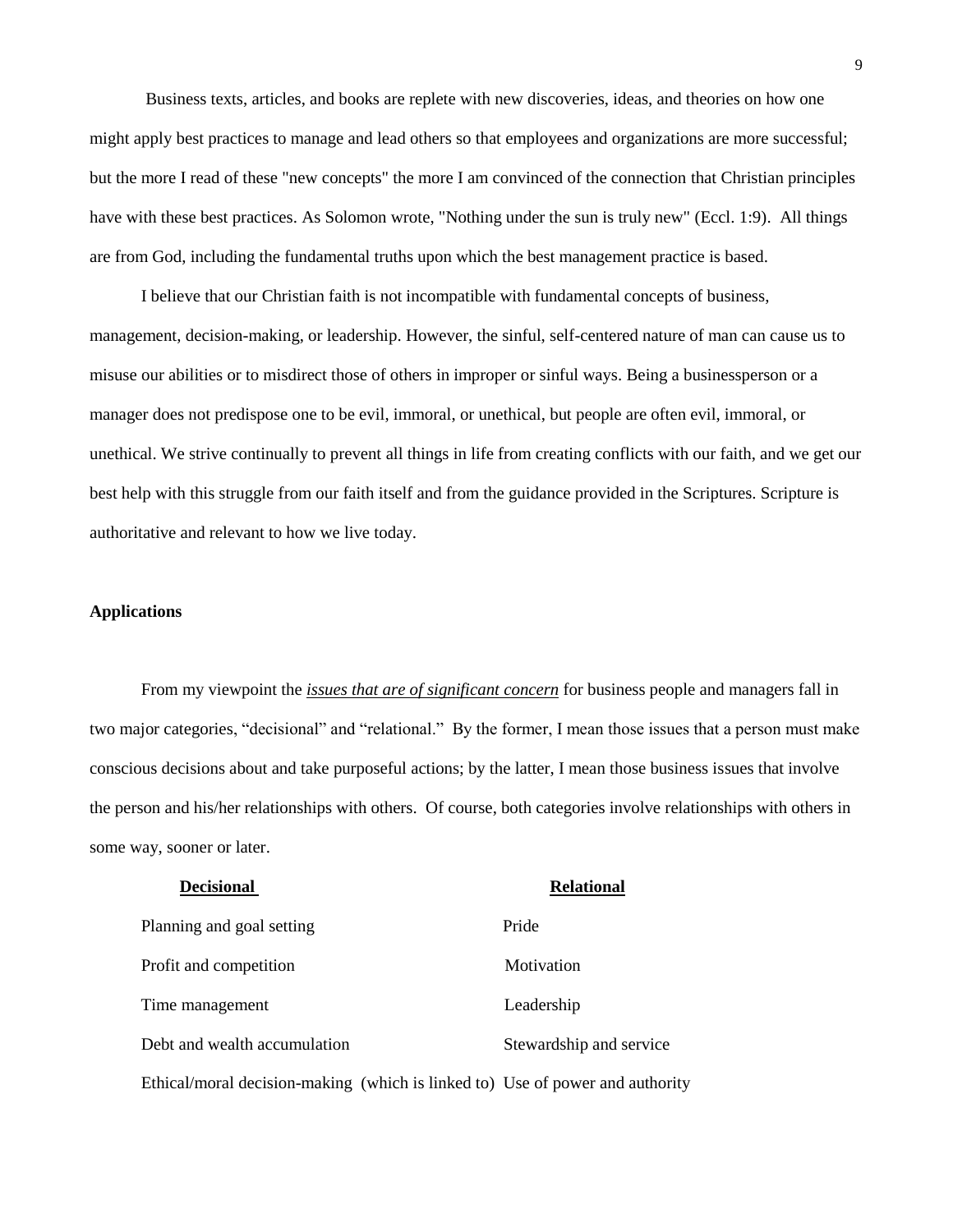### **Decisional:**

Planning and goal setting: In most basic management courses a discussion about the planning function typically includes the establishment of mission and purpose statements—the reasons an organization exists. From this point goal setting (long- and short-term) is discussed and the topic of planning for results is more fully developed. Most people plan in some manner for the short term and for the long term, but some seem to have a conflict with planning for things such as cost control, volume growth, future profit, and market share expansion. Some think that setting goals and making plans to accomplish such things in the future (a necessary business and management practice) is not part of God's direction for us. It seems clear to me that we should endeavor to make plans for the future, but we should be certain to include God's will and purpose in our plans. Joseph, following God's direction, made important plans to store grain for use in the future. This planning was instrumental to the future success of the government of Egypt and also for the future benefit of the Hebrew people.

 God created in us the ability to recognize needs, the ability to establish goals to fulfill those needs, and the skills to develop and implement plans and actions that do indeed result in satisfying the recognized needs. Chewning et al. (1990) add, "Planning is important to Christians in business because it helps us achieve justice. . . . We must work hard to plan to do what is right in products, services, prices, wages, dividends, and all other areas of business. Thoughtful planning helps us monitor our motives and actions at every turn" (p. 119). Nehemiah recognized the need to rebuild the city of Jerusalem and he prayerfully sought God's guidance throughout the goal setting, planning, and implementation stages of the huge project. We are given guidance that planning is a necessary and wise activity, but our planning needs to include God's direction and purpose for our business and for our lives (Neh. 1-4).

Profit and competition: Some people consider profit to be in direct conflict with their Christian faith. Some people may hold the opinion that profit results from taking unfair advantage of someone else and therefore must be against God's will. Profit as the result of greed or injustice is certainly in conflict with our faith, but not all profit is motivated by or the result of greed or unfair advantage (Amos 8:4-7). Profit is quite often the result of diligence. Abraham and his near term descendants prospered and accumulated wealth and property as a result of profit because God provided the opportunities to do so. God promised the Hebrews success and wealth in Israel.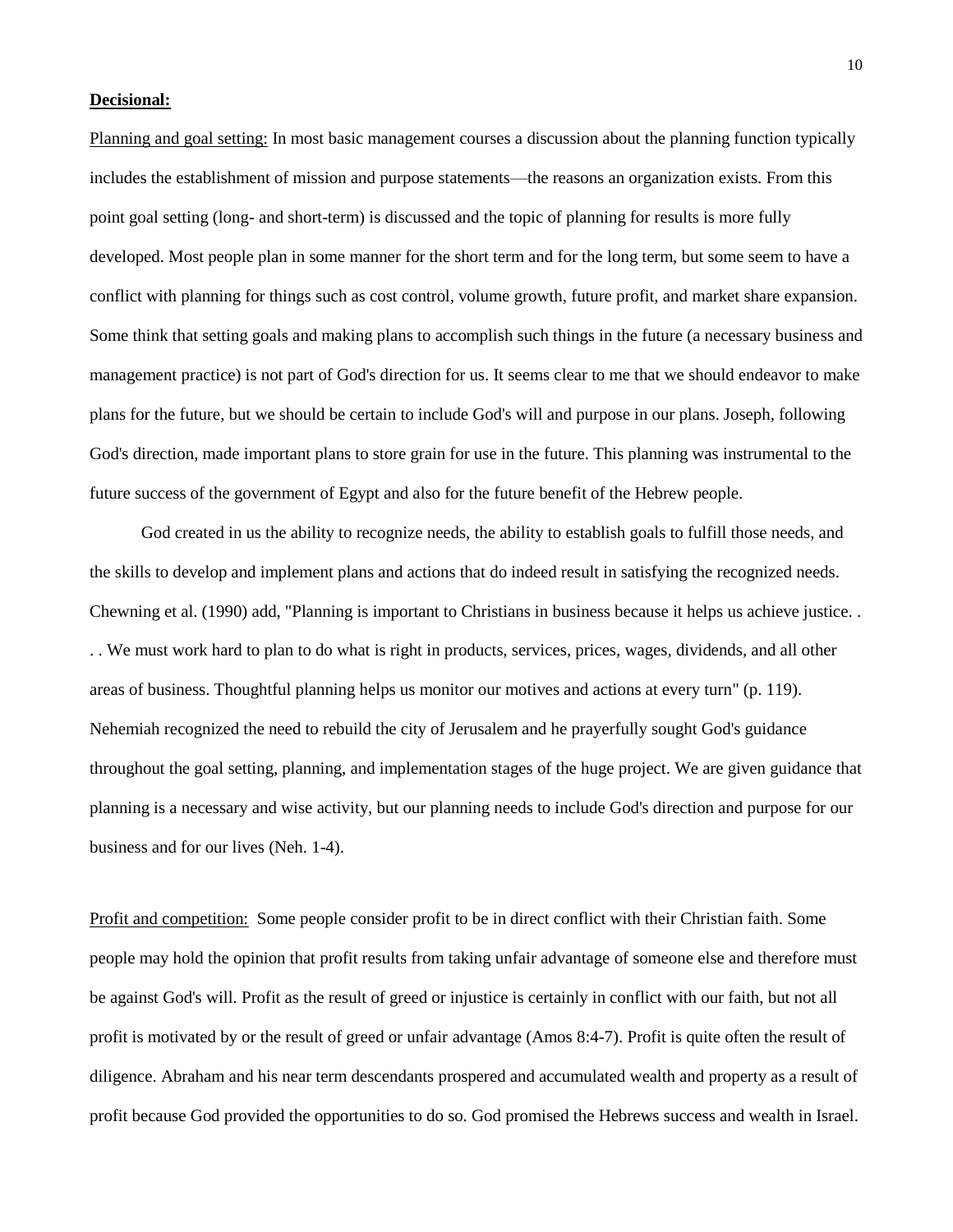Jesus further instructed his followers about the acceptability of profit as a reward for diligence and offered counsel about the proper uses of profit and wealth and property for holy, just, and loving purposes (Luke 16:1- 13). God has blessed each of us with a unique set of interests and skills and with the freedom to decide how we will pursue our interests and employ our abilities. This freedom of choice presents the opportunity to efficiently and effectively employ our skills in ways that provide value that is desired by others and, therefore, this action is also beneficial to us as the producers or distributors of the desired value. In this way one person's profit is the result of the efficient and effective fulfillment of another person's need.

 When the division of labor has been once thoroughly established, it is but a very small part of a man's wants which produce of his own labor can supply. He supplies the far greater part of them by exchanging that surplus part of the produce of his own labor, which is over and above his own consumption, for such parts of the produce of other men's labor as he has occasion for. Every man thus lives by exchanging, or becomes in some measure a merchant, and society itself grows to be what is properly a commercial society. (Smith, quoted in Stigler, 1957, p.19)

 North (quoted in Clouse, 1984) adds, "A free market economy is not a zero-sum game. We exchange with each other because we expect to gain advantage. Both parties expect to be better off after the exchange has taken place. Each party offers an opportunity to the other person" (pp. 53-54). Of course this idealistic vision of profit through free market capitalism assumes that all participants love God, love others, and are just, kind, and honest. In his response to North, Diehl (quoted in Clouse, 1984) points out that "... the basic impediment to a free-market system (is) sinfulness" (p. 69). Hill (1997)suggests that we should not consider profit in exchange for value to be in conflict with one's Christian faith, but rather as wages or reward for fulfilling another's need, for serving another.

 A discussion of profit and personal freedom to choose how to employ one's own skills might naturally lead to a larger discussion of the pursuit of self-interest, competition, free enterprise, and in a very general sense, capitalism. Pursuing one's own self-interest seems very likely to be sinful and it seems that one might quite easily and naturally conclude that if capitalistic free enterprise business activities have their foundations in the sinful pursuit of self-interest, then business, management, and profitability may be sinful as well. Is the pursuit of self-interest always wrong and always sinful? Hosmer (1994) writes, " The principle of self-interests is not really a justification for outright selfishness. Remember that the principle states that we should each rationally pursue our long-term self-interests. ‗Long-term' eliminates all of the immediate gratifications that are often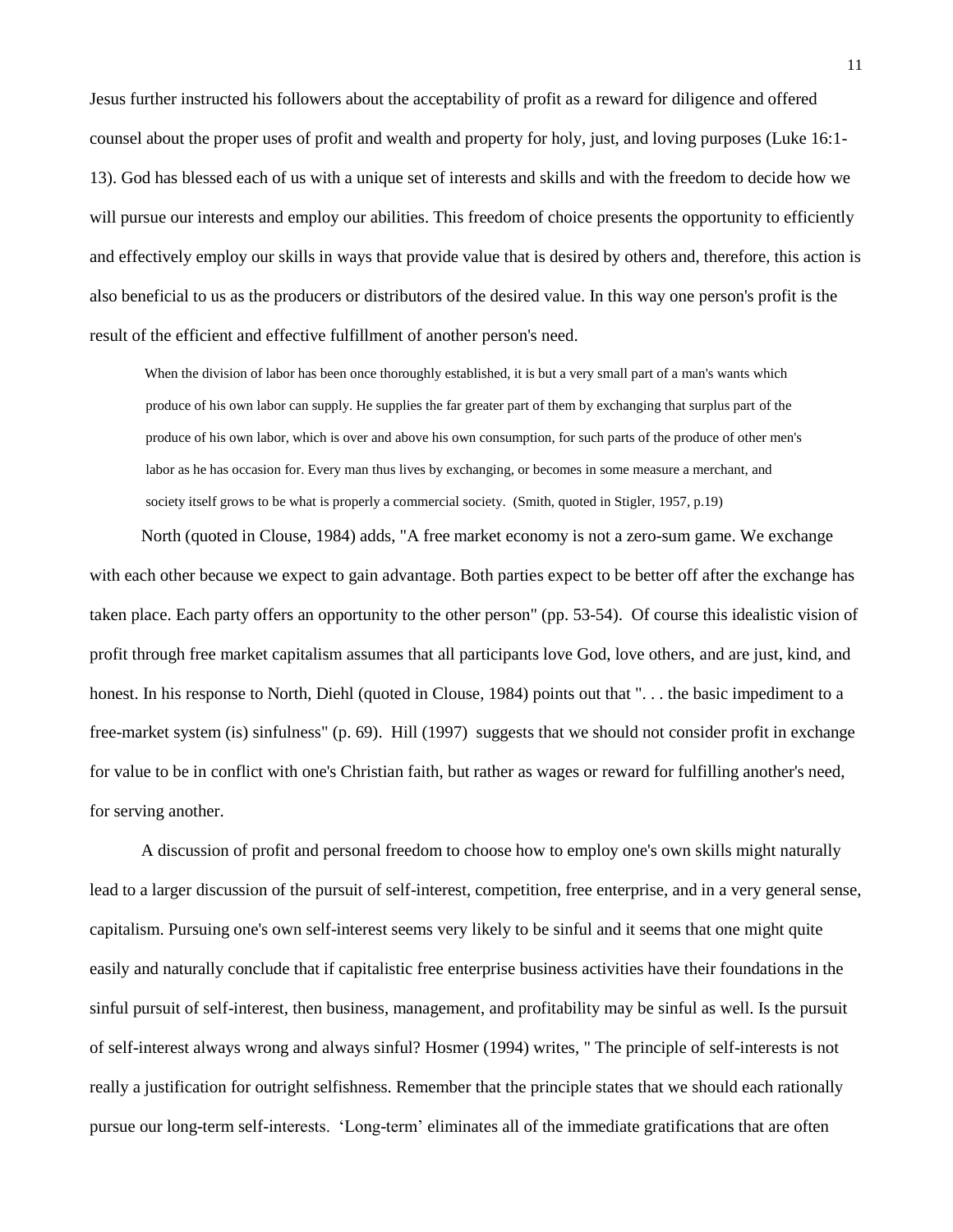associated with egoism" (p. 69). He points out, however, that the pursuit of long-term self-interests is flawed by the different organizational and societal positions of each person and that additional ethical principles need to be applied. He explains in the principle of personal virtues "that people should act in ways that convey a sense of self-worth . . .We . . . have to be concerned with the character of our own actions. We have to be honest, truthful, courageous, temperate, generous, and high minded. Why? Because the goal of human existence is the active, rational pursuit of excellence, and excellence requires those personal virtues" (p. 72).

 Why has God created each of us with individual differences, with variations in talents, abilities, and interests? Why are we not all the same? God has created a world with a multitude of different resources. People were created to love God and to love others, to fulfill God's purpose, and to be managers, coordinators, and users of all God's resources. Our differences in skills and interests and our freedom of choice provide the opportunities for us to pursue our own self-interests as I think God intended—for the glory of God and for the benefit of others as well as for ourselves. As we manage and use God's resources for our own long-term selfinterests, we find ourselves in competition with other people who also manage and need God's resources. This competition should ultimately lead to the most efficient and effective management and use of those resources, encouraging people to apply their different skills and interests in the best ways possible. Competition should not intend to drive other competitors out of business, but should strive to best satisfy the needs of others (the customers) in the most efficient and effective, ethical and moral way possible.

 Efficiency means getting the most output from the least amount of resource input and effectiveness means meeting or exceeding the goals of the organization and the expectations of the customer. These principles correlate closely with how we are to serve others and with how we are to serve God. We are directed by God to care for his resources in such ways that those resources are magnified in their usefulness—to increase the value of those resources. By being God's faithful servants, we also become better servants to others. However, because of our sinfully self-centered natures, we can misuse God's gift of freedom and become consumed with greed and pride and injustice. As managers we must remain mindful of what our purpose is—everything is from God, we were created by God to please and serve Him, to manage and improve the value of His resources, and to love Him by serving others. (Matt. 25:14-30)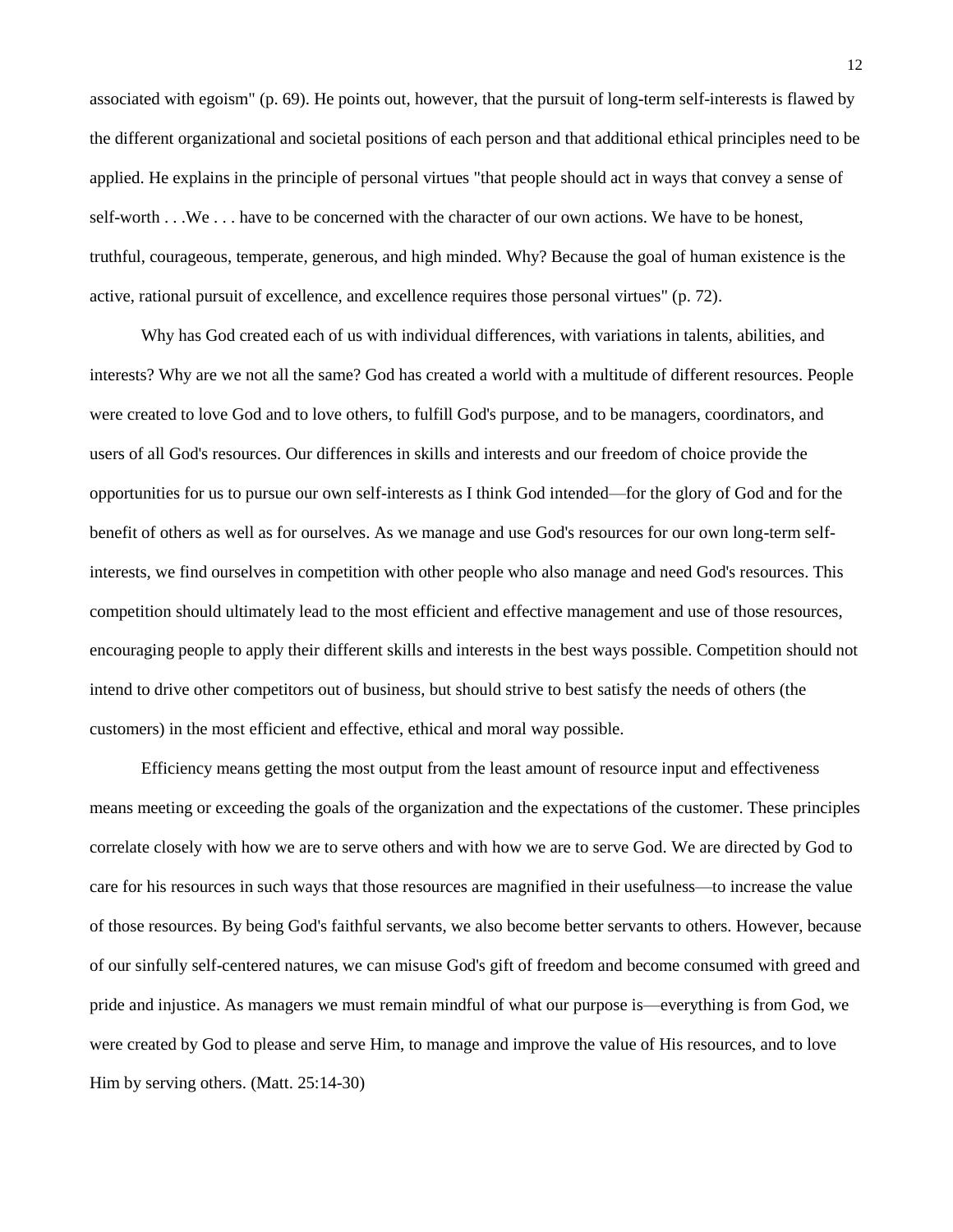"Since time is the one immaterial object which we cannot influence—neither speed up nor

slow down, add to nor diminish—it is an imponderably valuable gift." Maya Angelou

Time management: Time management, time allocation, and setting priorities are of considerable importance to those who manage God's resources. I use case studies and articles along with personal stories to stimulate discussion about time management and prioritizing. I ask students to think about the concept of time and where it comes from and whether or not time belongs to us. Time is not "ours"; time is God's. We share God's time with others. When we realize that "time" belongs to God and that we are given the opportunity to use an unknown amount of it, we are better able to consider how important it is for us to carefully make use of that time. This helps us prioritize our actions and plans in worship and praise, in the workplace, with the family, and at leisure.

Debt and wealth accumulation: Not all the courses that I teach involve management theory. For example, the Real Estate and Personal Finance courses involve discussions about investing in various types of real property or financial assets, incurring debt, acquiring insurance to protect against the risk of loss, budgeting cash flow, building a personal financial plan, accumulating wealth, planning for retirement, planning for death, and the distribution of accumulated wealth after death. The basic course content includes explanations of the fundamental concepts, theories, and techniques. Topics in these courses are easily integrated with the Christian faith.

 We have the opportunity to discuss the motives of self-interest and greed related to the acquisition of real property in order to increase one's wealth. It is good to remind students that everything exists because of God's Creation, certainly the land, but even the buildings. As God's "property managers" and "developers," our approach should be to use, care for, and improve the productivity and value of the property while it is temporarily "ours.‖ We do this by causing the property to be of greater benefit to others. Purchasing property with the intent to "flip" it for a fast profit without improving the asset is greedy behavior and is not Christ-like.

 How shall we address the topic of incurring debt? Our society has so broadly embraced the use of borrowed funds in business and in personal activities that it is, in my opinion, unrealistic to consider suggesting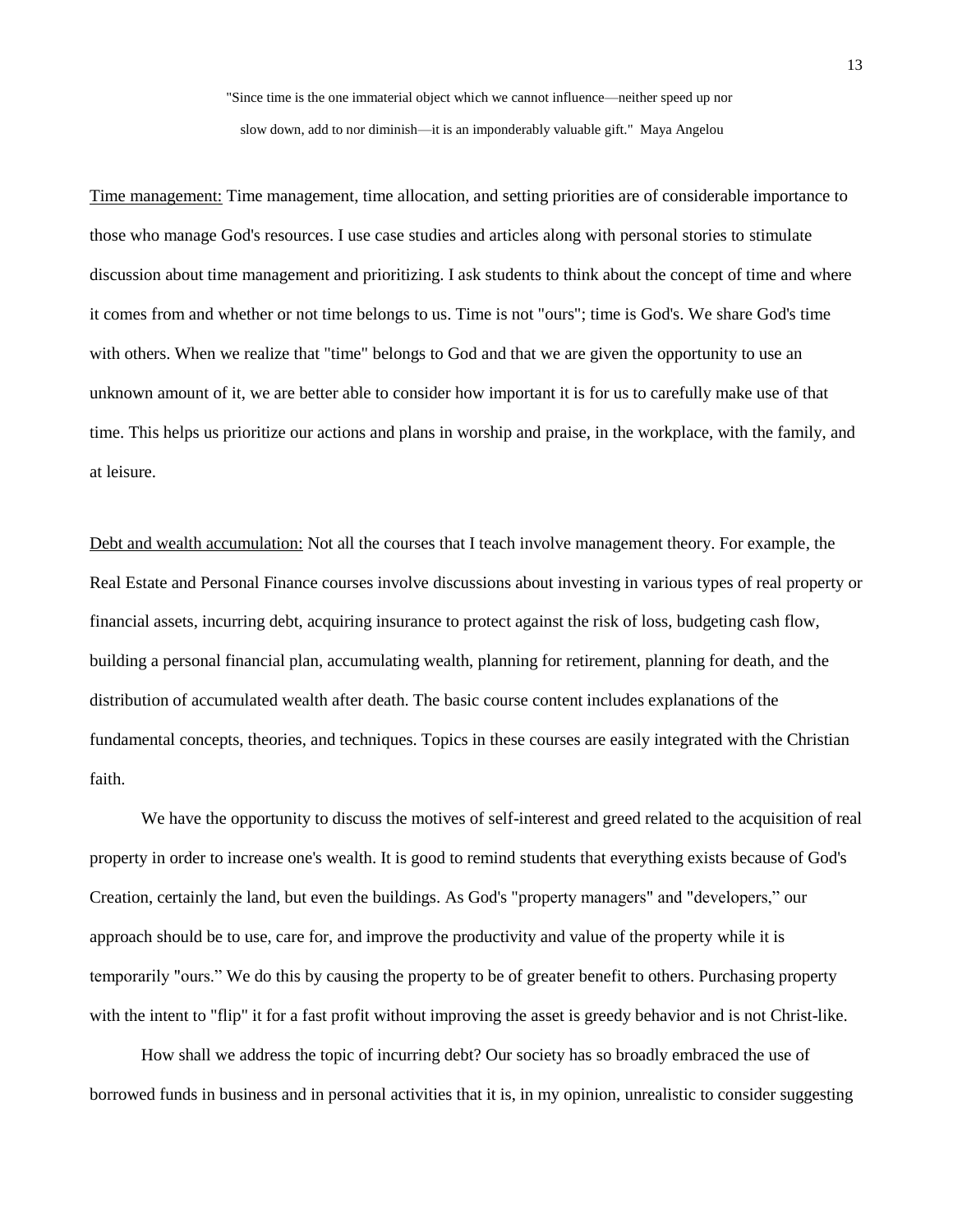that borrowing money is not acceptable in the practice of our faith. Most of the students in our classrooms or their parents have borrowed money in order to attend school, to acquire transportation, to acquire a home or to furnish it, or to operate a business. Many of the churches and Christian universities our students attend have borrowed money to build or to expand. A number of our students find careers involving some form of lending, borrowing, or investing money. I begin such a discussion with the basics. Nehemiah had a good deal to say in criticism of those who would lend money to the unfortunate and who then would take advantage of those same people. (Neh. 5:1-13)

 What we do or plan to do with money or with wealth has much to do with what money or wealth does to us. All things are from God and continue to belong to God, even money, as Moses and Paul remind us in these well-known verses: "And remember, the land must never be sold on a permanent basis because it really belongs to me. You are only foreigners and tenants living with me" (Lev. 25:23). Paul, in his letter to Timothy reminds us that we come into this life with nothing and we will leave this life with nothing (1 Tim. 6:7-10). How can money be a cause of evil if it is from God? We must help our students recognize that it is our sinful self-interest that causes money to potentially be an enabler of evil behavior. We can, as we are warned in Proverbs, become enslaved to the lender if we are not responsible in our decisions regarding financial matters (Prov. 22:7). Asking students to consider some of the following questions helps them resolve conflicts regarding borrowing, investing, and spending money: For what product or service is the money being borrowed, spent, or invested? Why is the money being borrowed, invested, or spent? When does this action need to commence and when will the full cycle (use, repayment, sale, etc.) be completed? How will this spending, borrowing, investing please God, burden or benefit others, and lastly burden or benefit yourself or your business? My intent is to encourage the students to consider the needs and motives, the potential consequences involved, and to seek God's guidance before taking the spending, borrowing, or investing actions.

 I also have numerous opportunities to challenge students about the issues of greed, self-centeredness, caring for others, stewardship, service, and wealth. We also address the larger question, "Is there a Christian basis for personal financial planning?" In his parable of the rich man (Luke 12:15-21), Jesus taught that we don't own the wealth with which we have been blessed, we are merely temporary stewards of it and we should focus on our obligation to be good stewards. We will lose our rich relationship with God when we focus on enriching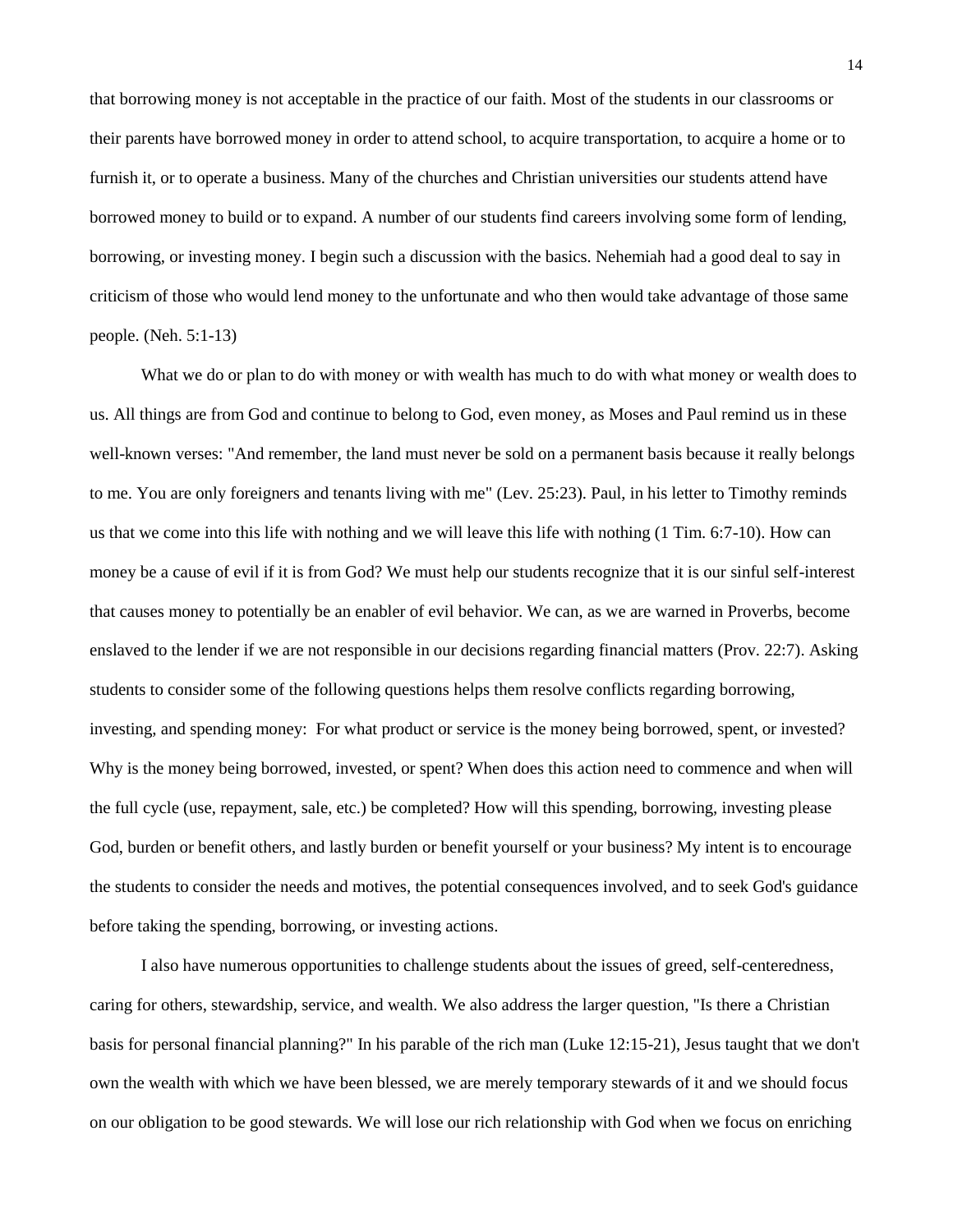ourselves with "earthly wealth." This requires us to be good financial planners and managers. Our duty to be responsible and loving servants to our families also provides justification, as does our duty not to recklessly become burdens for others. My discussion of many of these issues is delivered in a deeply personal and sometimes tearfully emotional manner as I relate stories about myself, my children, my parents, my siblings, my in-laws, and my friends. To me, and hopefully to the students, these stories are alive with the heartaches and joys that come to us as we take our walk through life. Hopefully the students listen and realize that taking that walk with God's guidance is much more reassuring than walking that path alone.

### **Relational:**

Pride: C. S. Lewis (1965) suggests that "the essential vice, the utmost evil, is Pride.  $\dots$  Pride leads to every other vice: it is the complete anti-God state of mind" (pp. 109-112). Lewis further explains that pride is naturally competitive and that because of pride we get no satisfaction from having something, tangible or intangible, unless we have more of it or better of it than someone else has. Pride relishes power. Pride makes satisfaction difficult, if not impossible, to attain. Pride blinds a manager or a leader from being able to recognize the needs of the subordinates. Pride inhibits relationship building, communication, teamwork, mentoring, teaching and trust, all essential for optimum managing and leading. Pride obstructs our empathy for and love of others and our ability to love God and to please God. The problem of Pride greatly affects a manager's use of power and authority and a person's ability to lead, to influence, and to motivate others. We are to walk humbly with God. Without humility it is difficult to act justly or to provide loving kindness. We are directed by God to be humble, to be other-centered, to be sincerely more interested in the well-being of others than we are in ourselves, to love and to serve others.

Power, Authority, Decision-Making: Management theory includes discussions regarding the acquisition, use, retention, and delegation of power and authority in managing others. When we discuss power and authority in class, I refer to both personal examples and faith-related examples or models of the proper and improper use of power and authority. For example, Jethro advised Moses regarding the wise and best use of power and authority, how to share power and authority, and how to best delegate responsibility to more effectively serve the needs of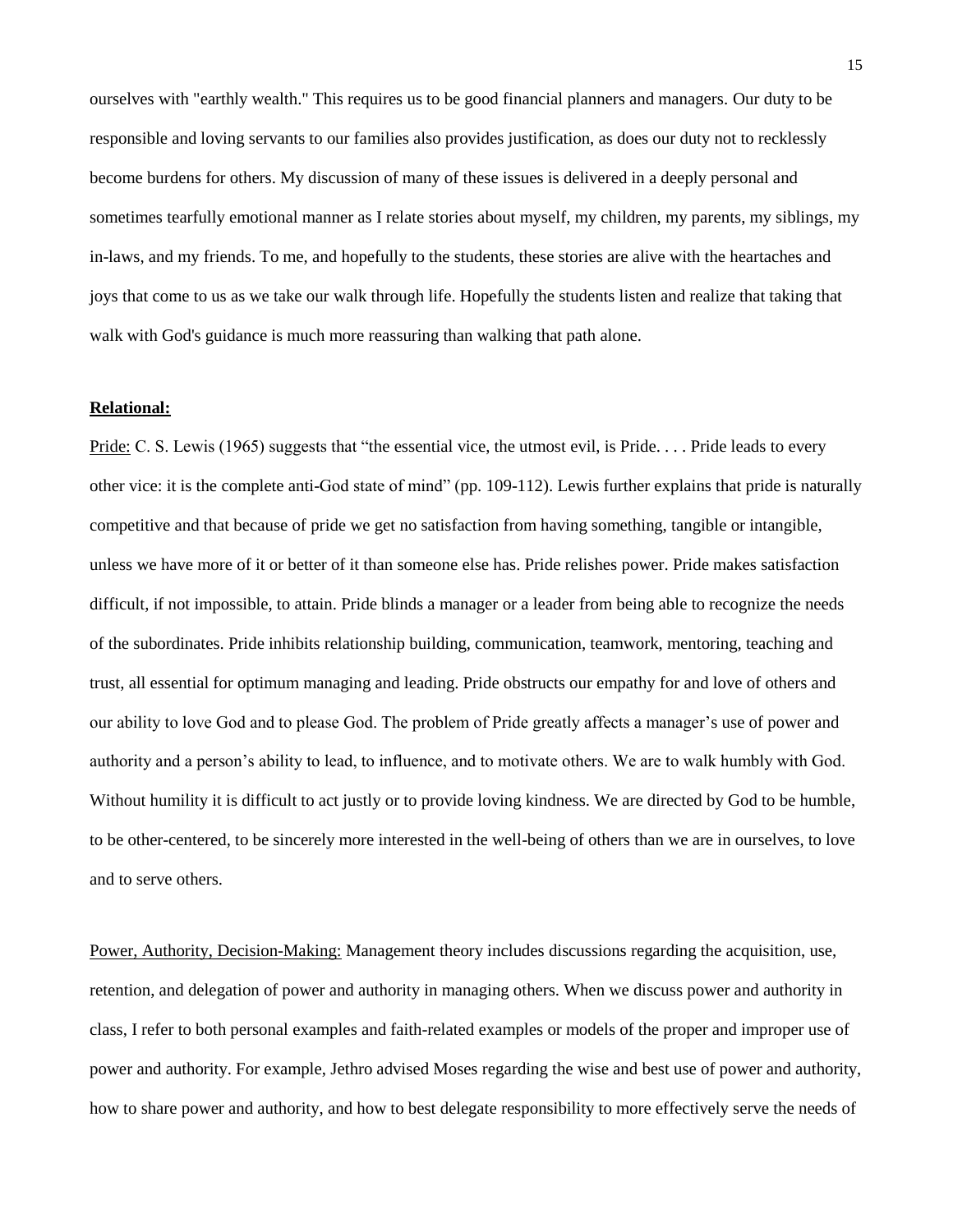other people and the needs of the organization, and how to best serve God (Exod. 18:14-26). In that short portion of a chapter, we have set before us leadership and management guidance that consultants charge large sums of money to provide. Be wise enough to select trustworthy, ethical, moral, and dependable subordinates, have the humility necessary to share your power with those subordinates and train them in the accepted and expected ways, give them the responsibility and the autonomy to make decisions on their own, support them in their decisions, coach and mentor them. Everyone will be more pleased as a result. The story of David and his misuse of power and authority in order to have Bathsheba is an example of how easily power and authority can be corrupted by our selfish, sinful nature (2 Sam. 11:1-27).Contemporary stories in the news about "Chainsaw" Al Dunlap, ex-CEO of Sunbeam (Byrne,1999) Dennis Kozlowski, ex-CEO of Tyco, Bernie Ebbers, ex-CEO of WorldCom (Colvin, 2005; Rosenbush, 2005), or Ken Lay, ex-CEO of Enron, are contrasted and discussed in conjunction with the ethical and moral use of power and authority. These examples demonstrate the consequences of the misuse of power and authority for the benefit of "self." Tichy and Cohen (1997) put it this way: "Unlike autocrats and bullies, (good) leaders . . . are motivated by what is best for the organization, not by personal gain or indulgence in the exercise of power" (p. 262). The use of power and authority must be balanced with accountability. Just as we are all accountable to God for what we are and what we do, managers are accountable to all that are touched by the organization.

 People perform at their best levels when much is expected of them and when they are provided with the necessary tools and guidance through training, mentoring, and coaching. If managers are to enable their subordinates to complete a plan effectively and achieve goals, managers must do more than simply delegate power and authority and assign responsibility. They must empower their subordinates with time and resources, including the knowledge and trained skills that are necessary. God has enabled us all to fulfill His purpose for us. Leaders and managers must do their part by diligently equipping the followers with the tools and skills they need to succeed. This is not only good stewardship but also good servant-leadership. Tichy and Cohen (1997) explain that the best managers and leaders need to prepare "a next generation of leaders who will, in turn, develop the next generation. . . . What all this boils down to is stewardship. Winning leaders understand that their job is to take the human capital, the most important asset of their institution, and make it more valuable for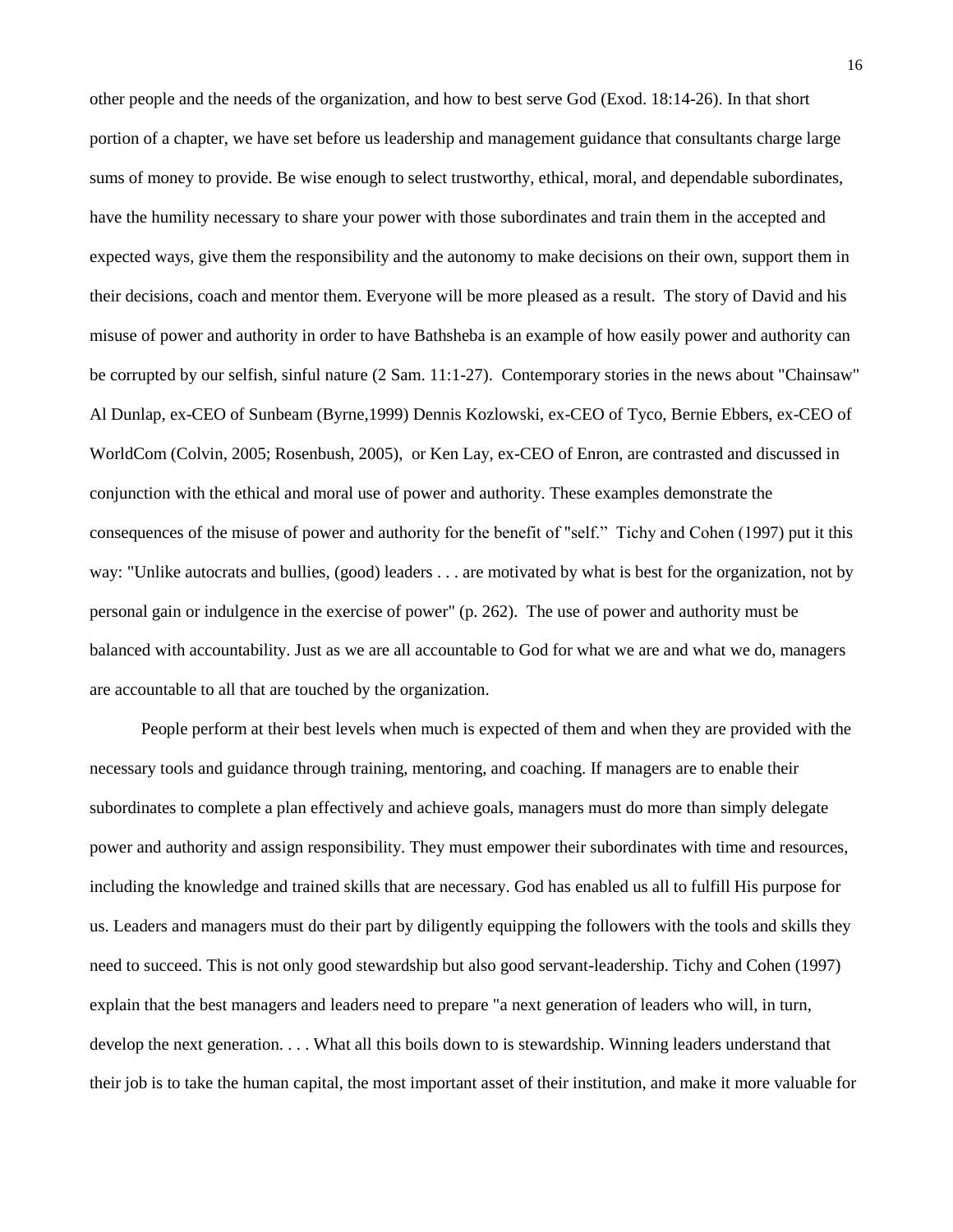tomorrow's world. And they do this by teaching. They impart the content of their solid business ideas and strong values" (p. 190). Those "strong values" should be founded in Christian faith and principles.

> "You cannot mandate productivity, you must provide the tools to let people become their best." Steven Jobs, CEO, Apple Computer

 Managers best serve their followers by helping to structure jobs that involve using a variety of skills and that provide the worker with a sense of meaningful accomplishment. Good managers provide decision-making autonomy to their followers as the followers demonstrate their capability and willingness to accept more responsibility. The best managers adjust their own managerial or leadership styles, with consideration of environmental and individual follower differences, in order to best help each follower attain continuously improved performance. Bernbaum and Steer (1986) interviewed Dennis Bakke, a Christian businessman, and asked the following question. "Could you describe some of the ways in which your management style is influenced by your Christian faith?" Bakke responded, "A major part of the manager's job is teaching, and Christians have the ultimate example in the person of Jesus. . . . Christian managers should not be working for power, status, and wealth but as a service to Jesus Christ. . . .If we really believe we are working ‗as to the Lord,' we will be dedicated and enthusiastic managers" (pp. 65-66).

When managers direct the actions of others, the directive must have a purpose that is practically, morally, and ethically acceptable to others, to themselves, and to God. Doing so encourages loyalty, motivation, productivity, and satisfaction. This results in the successful accomplishment of an organization's mission and goals. Leading in ways that are not respectful of others, that do not recognize the talents and abilities of others, and that do not help others perform better, will not result in success and will not develop trust in the manager.

 Unethical decision-making and behavior in business is a highly publicized topic at the present time. This is really nothing new, but the monetary losses from the fraudulent activities are shockingly large. When people are involved, a struggle will potentially exist regarding ethical and moral behavior. I use a number of occasions to discuss some of the many ethical/moral decision-making situations that I personally dealt with as a manager and business owner.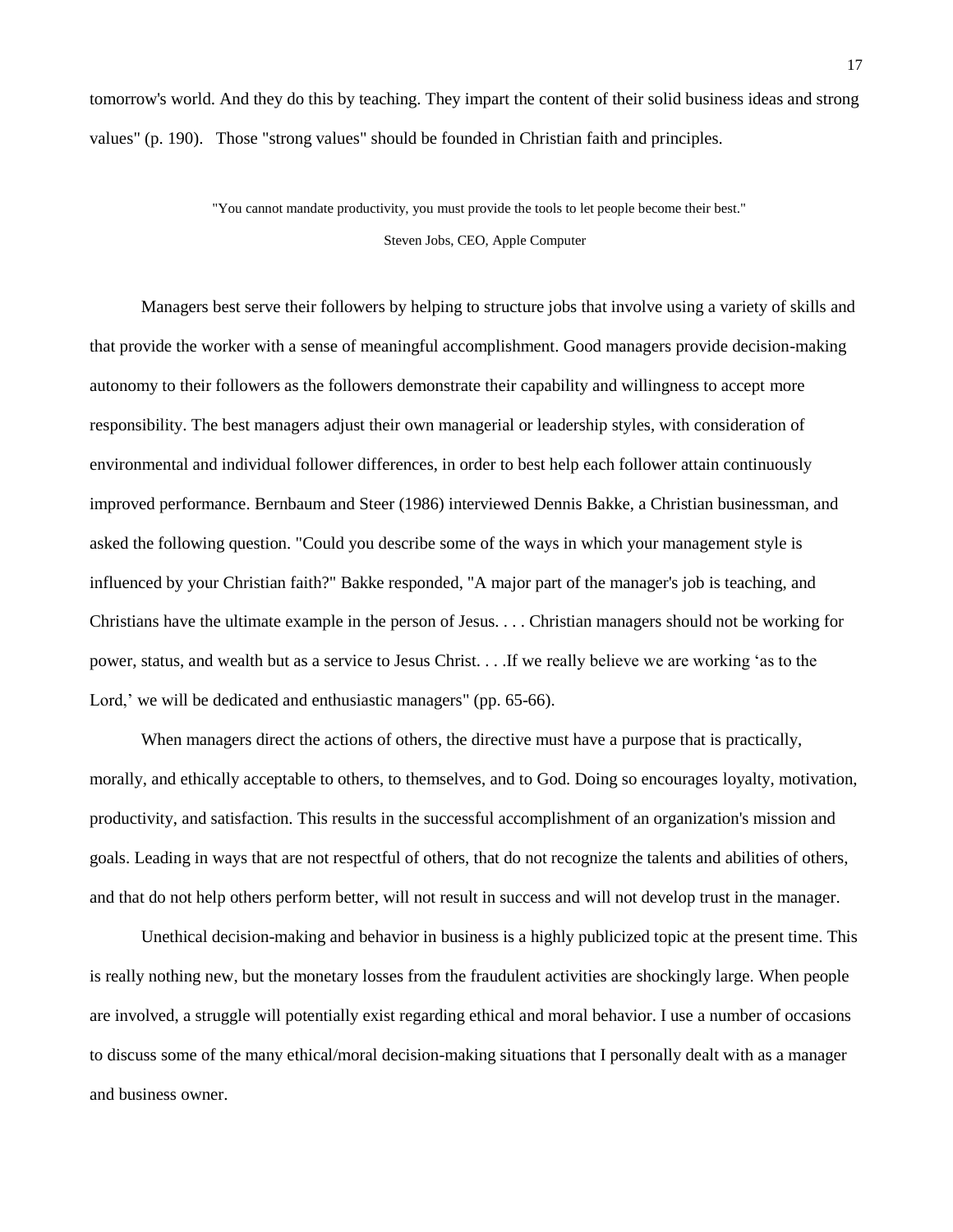How can managers apply Christian ethics to the decision-making processes in business?

Hill (1997) suggests that Christian ethics are comprised of three main characteristics:

a) Integrity—God is holy; b) Fairness—God is just; c) Other-centeredness—God is loving. Christian ethical behavior means putting and keeping God first in our life and in our manner of managing and leading, being aware of the potential influence of our own self-interests, being accountable for our decisions and actions, and striving to be humble. When we continuously strive to think and act in this way we are more able to make decisions that, at their core, have integrity and include fairness and concern for others. WorldCom ex-CEO Bernie Ebbers did not make unethical decisions and commit fraudulent activities due to "the ethics of business." Ebbers made unethical decisions because his sinful self-interest blinded him from seeing what God is like and from a lack of desire to be more like God. He was not thinking about serving God or about being fair and loving to others.

Motivation and stewardship: The topics of self-interest and service to others are also intertwined with discussions involving motivation and leadership. Modern management thought has been influenced by Douglas McGregor (1957) and his development of two sets of assumptions regarding human nature–Theory X and Theory Y. Theory X views people negatively and assumes that workers are primarily interested in wages only, dislike work itself, need close controlling supervision, and loathe responsibility. Theory Y views people positively and assumes that workers desire responsibility, consider work to be part of a purposeful life, are willing to work without close control, and seek to fulfill additional psychological and emotional needs or aspirations. McGregor identified Theory Y assumptions as being a more accurate description of human motives regarding work and suggested that management practice regarding motivation and leadership should be guided by Theory Y. Over the course of the past decades behaviorists, psychologists, and management experts have come to recognize and to appreciate that people, God's human resource, possess God-created needs and the desire to be productive, thoughtful, and creative. People have needs to participate in decision-making and problem-solving, and to work in relationships with others toward mutually acceptable and beneficial goals.

 How then should we as managers use our understanding of self-interest as a tool to help others satisfy those needs and attain their goals and our goals while also doing God's will? Chewning et al.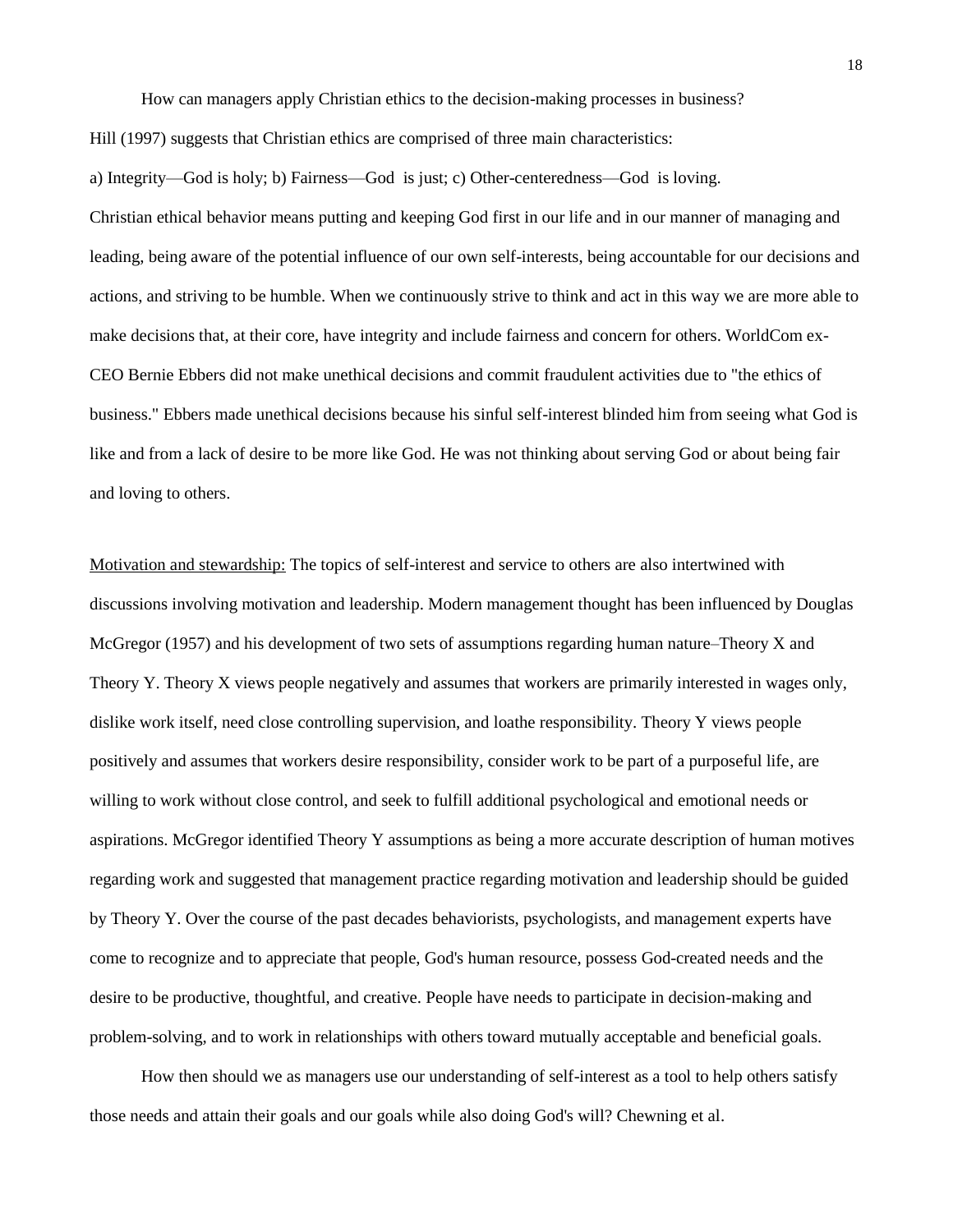(1990) suggest that we establish three criteria for using motivational tools appropriately:

"1) Those who motivate others must appeal to good motives. 2) Christians must be open and honest about the motivational techniques they are using. 3) Healthy motivational approaches encourage active choices on the part of the participants" (pp. 74-75). They further explain that "the significant difference between a Christian and secular view of motivational techniques is one of attitudes, intent, and results" (p. 176). Our own self-interest must be subjugated to higher morals and our behaviors toward those under our direction should be intended to help improve their performance and to help them become more efficient and effective in the completion of their tasks and responsibilities. We should use our knowledge of motivational principles as servant-leaders and help our followers improve their worthiness to others, to the organization, and to God. If, however, we use this knowledge improperly and motivate our subordinates by feeding the fires of greed or pride within them, then we are taking advantage of our subordinates' weaknesses for selfish short-term gain and helping to build a road toward failure in the long term. This is not good stewardship or what we are expected to do as servant-leaders. Hill (1997, pp.158-159) suggests that organizations benefit from managers who motivate and teach their employees to use methods and behaviors that help them fulfill their responsibilities in the best ways possible. This style of manager behavior also benefits the employees by helping build their sense of self-esteem. It also benefits the customers because motivated and satisfied employees provide better quality products and services, and in the end more value. Managers and leaders who think and act in ways that model a servant inevitably manage and lead the most productive, satisfied and successful organizations.

Leadership, stewardship and service: One of the most important concepts discussed in the management or business classroom is leadership. A leader has influence over others. Course content typically includes explanations of what leading others involves, leadership theories that have been developed, and the techniques to use in order to influence others to do what the leader wants them to do. Leading others is not in conflict with our faith. If conflict exists, it may be with the manner and the spirit in which we lead. Why and how we shall lead are the questions that provide opportunities for integrating our Christian faith and leadership in the classroom. We exist to please God, to serve God. One way in which we serve God is by serving others. How does a leader, a manager, an insurance agent, a banker, a salesperson, a broker, or a business owner please and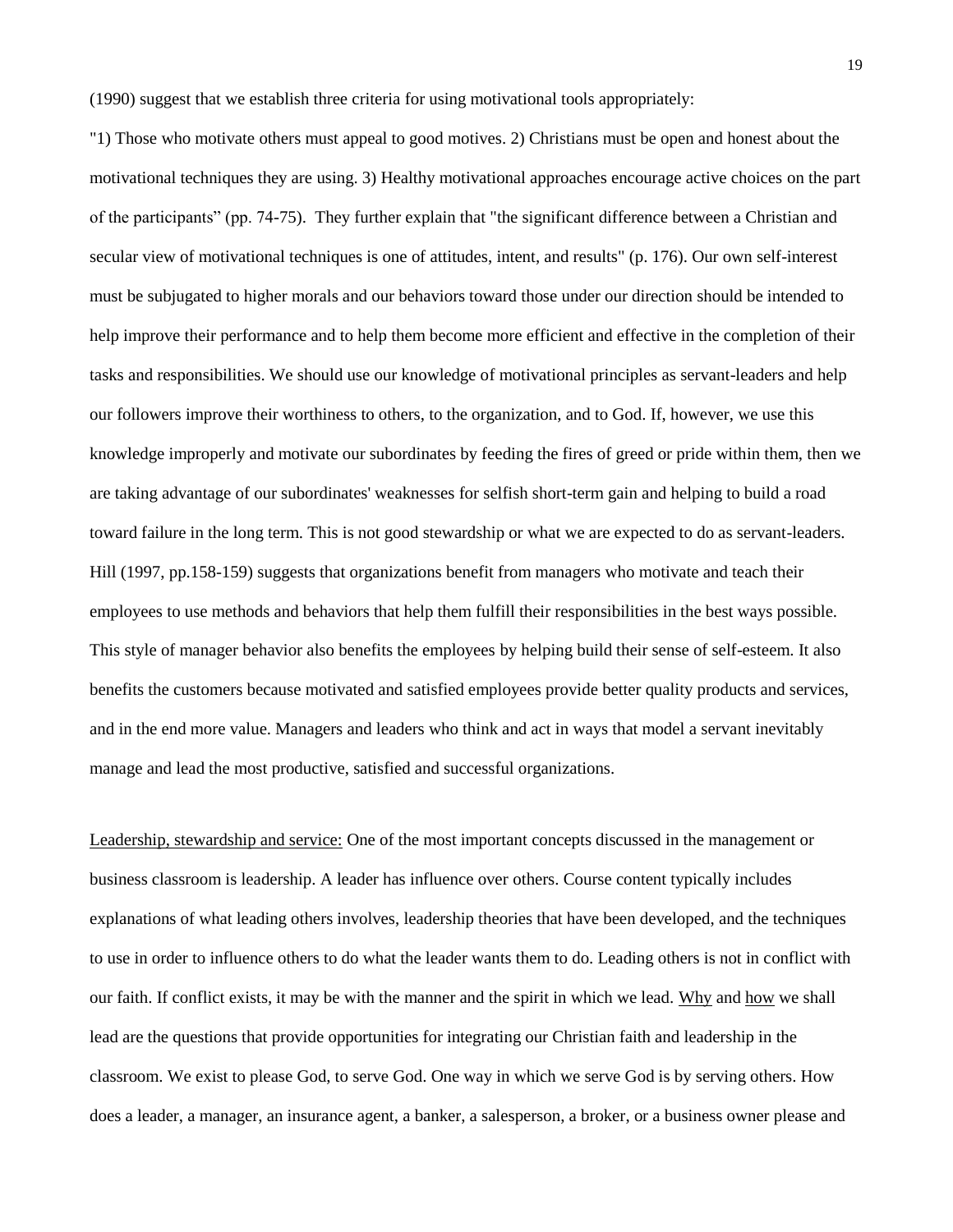serve God by influencing, yet serving others? The salesperson, insurance agent, banker, homebuilder, farmer, and teacher are expected to provide a service or a product in the fulfillment of a need or to safeguard, nurture, or increase the value of a resource that has been temporarily placed in their hands. Ultimately, God created those assets and resources and those needs, and we should strive to do our best in managing what God has provided. People are a resource, the value of which can actually be increased. Chewning et al (1990) write that "Talents are given by God, and developed by people. . . . They are intended for the benefit of others" (p. 87). Good managers and leaders can help to continuously increase the value of the employees and their ability to contribute to the improved performance and value of the firm. Leaders have a responsibility to help others also improve in their service to others and to God. Because God has directed us to serve others and to serve Him, we should be striving to help others to maximize the employment of their skills and interests for the benefit of the customer and the organization. Chewning et al. (1990) continue: "Developing ourselves and others is not an end in itself. It is part of our worship of God to develop and use the skills God has given" (p. 87). The application of just, loving, and humble leadership is necessary in this endeavor. A good leader needs to utilize the appropriate technique with each follower in order to help each individual improve and successfully perform and serve others. A good leader/manager is ultimately more a servant and teacher than an autocratic commander.

 So Jesus called them together and said, "You know that in this world kings are tyrants, and officials lord it over the people beneath them. But among you it should be quite different. Whoever wants to be a leader among you must be your servant, and whoever wants to be first must be the slave of all. For even I, the Son of Man, came here not to be served but to serve others, and to give my life as ransom for many. (Mark 10:42-45)

# **Specific Applications: My Class Content**

 Some of the most useful materials related to faith integration that I have incorporated into my teaching are from a work by Winston (1999). In "Business Organization and Management" (BA252), I specifically make use of Essay 5, "Be a P31 Manager," to stimulate and broaden the thinking of students regarding the stewardship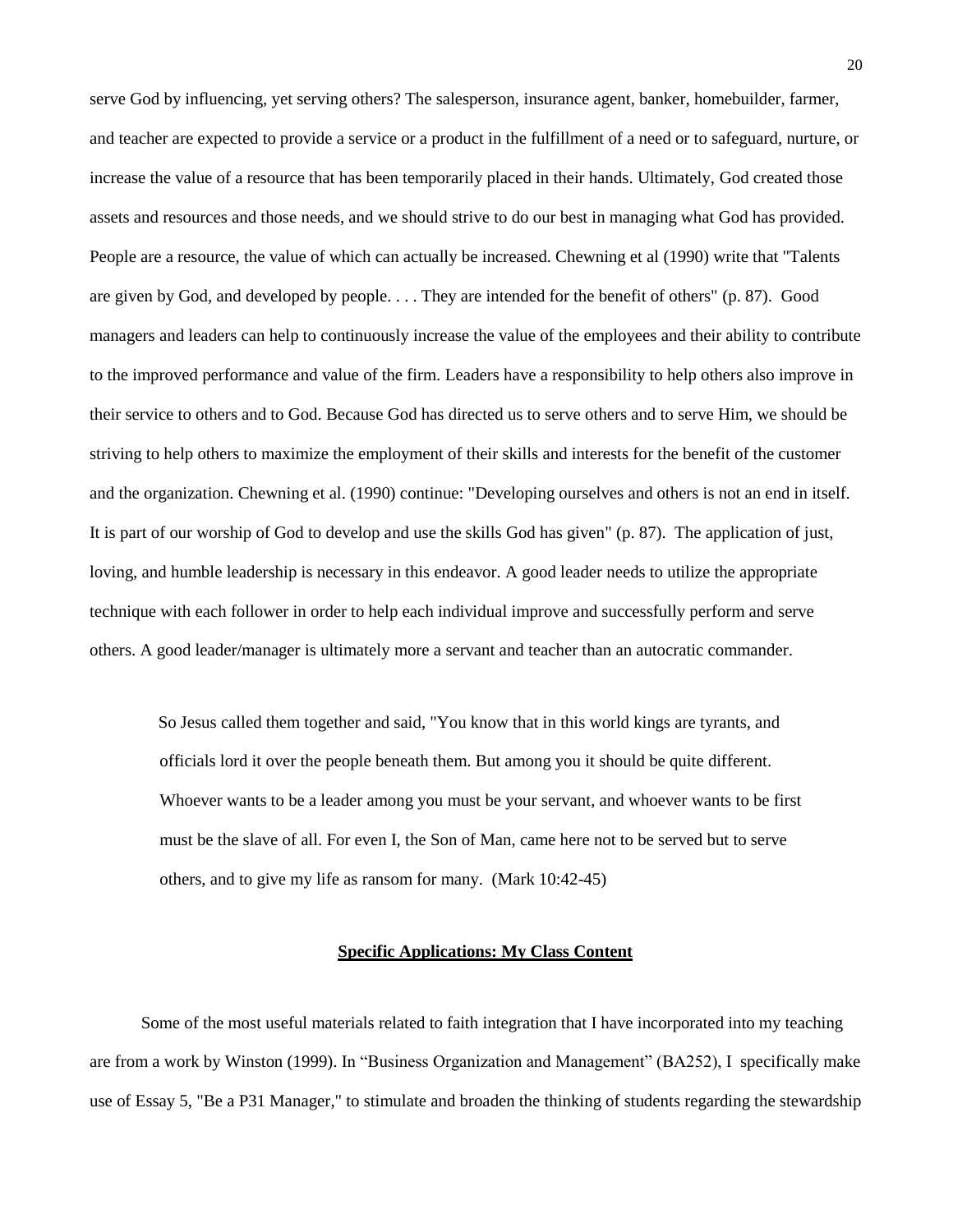responsibilities of a manager. In this essay useful comparisons are made between the managerial qualities of a good wife in ancient Israel and the desired behaviors and work ethics for managers today. Organizations want to have confidence in managers and trust that they have the skills and wisdom necessary to be good stewards of the organizations' resources. Organizations respect and value the service provided by diligent and honest managers who put the needs of all in the organization before their own. Good managers are confident in their abilities to properly lead and coordinate the organizations because they receive their abilities, strength, and wisdom from God. A written analysis of this essay is assigned at about the same time that students are reading McGregor's (1957) work on Theory X and Theory Y management assumptions regarding people and Mintzberg's (1990) work on the ten managerial roles. Introducing these readings to the students at about the same time helps them realize the wisdom of using Christian principles in management practice and reinforces the fact that much management theory correlates very closely with Christian principles.

 Students in BA 252 read another Winston essay when our study involves the subject of motivation. In Essay 4, "Managing in the Name of Love," Winston (1999) reminds the readers of the two most important commandments we have been given: love God and love others. The essay helps the students understand that managers should follow God's command to love others, including their subordinates, and in so doing the subordinates will likely be motivated to improve their performance so that ultimately the subordinates, the managers, and the organizations will all benefit. This article continues the theme of being an "other-centered" manager and helps the students understand how to integrate Christian principles in the application of management and motivational practice. Loving your employees includes being concerned with the stewardship and the development of the "human resource," the minds and souls of the employees. Loving others means being other-centered and serving the needs of the employees. The managerial approach should be as different from McGregor's (1957) Theory X concepts of human resource management as realistically possible. The students express their thoughts about the concepts in this essay in a short paper and we, of course, conduct a class discussion about the practical linkage to management and leadership theory.

 I further connect the servant leadership concept with managing and leading by referencing Nuts! (Freiberg & Freiberg, 1998) in a number of courses (BA 362, BA 451, BA331, BA 252, BA431). Kevin and Jackie Freiberg were so impressed by the unique culture of loving servant leadership and stewardship that made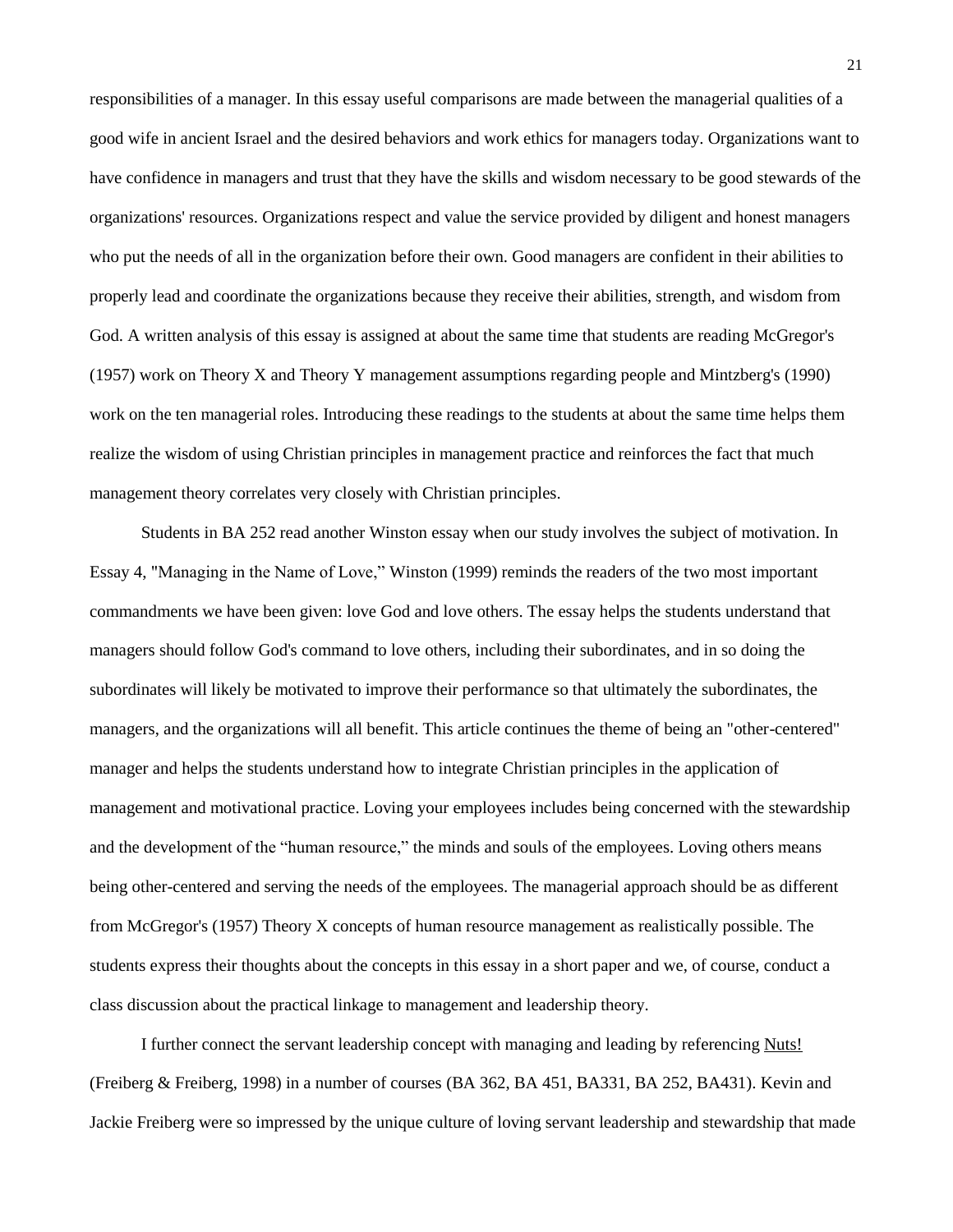Southwest Airlines the most successful commercial airline in the United States that they spent a number of years studying the company and observing the management styles and behaviors of its leader, Herb Kellerher. The results of their study are included in their insightful book. Kellerher is one CEO who has not been reluctant to manage and lead others with love. He openly displays his love for his associates, and actively teaches his associates to love others. The love that Kellerher demonstrates to Southwest employees is moral, ethical love for others. Kellerher once said, "We are interested in people who externalize, who focus on other people, who are really motivated to help other people" (Freiberg & Freiberg, p.216). The Freibergs noted that " the kind of love we see at Southwest is action oriented and involved . . . . Love is an act of will. It's something Southwest employees do. . . . What we've learned from Southwest is that the power inherent in love is released when love is shared." (Freiberg & Freiberg, p.217)

 Jack Welch of General Electric is another CEO who has not been reluctant to manage and lead using the principles of moral, ethical love. Welch has been recognized by many as being the most effective business leader of the past 50 years and Colvin (2001, p.60) notes that both Welch and Kellerher have not been shy about speaking of the love they have for their associates. Welch, like Kellerher, has worked to build a caring but demanding culture at GE. Leadership experts Tichy and Cohen (1997) have used the servant leadership styles of Kellerher and Welch as models for successful leader behavior.

 As a larger assignment in BA252, the students are required to read an article by Tichy and Cohen (1998) on the importance of teaching subordinates and Winston's (1999) Essay 3, and then write a four-or five-page paper contrasting and relating the content and underlying messages in each reading. Tichy and Cohen (1998) examine and discuss current "best practices" for leadership that have been implemented in specific, successful organizations. The underlying message is that good leaders recognize that employees possess greater needs to have more meaningful and purposeful status in the workplace. Tichy and Cohen (1998) encourage leaders to become truly "other-centered" and to focus on teaching and mentoring their employees. Those leaders who pass their knowledge on to their subordinates and who also teach their employees how to be other-centered and how to teach the next employees become the most successful and are part of successful organizations. In Essay 3 Winston (1999) discusses his concepts of how one responds to God's commandments in managing people and resources. The essay is based upon the following scriptural principles applied to the workplace: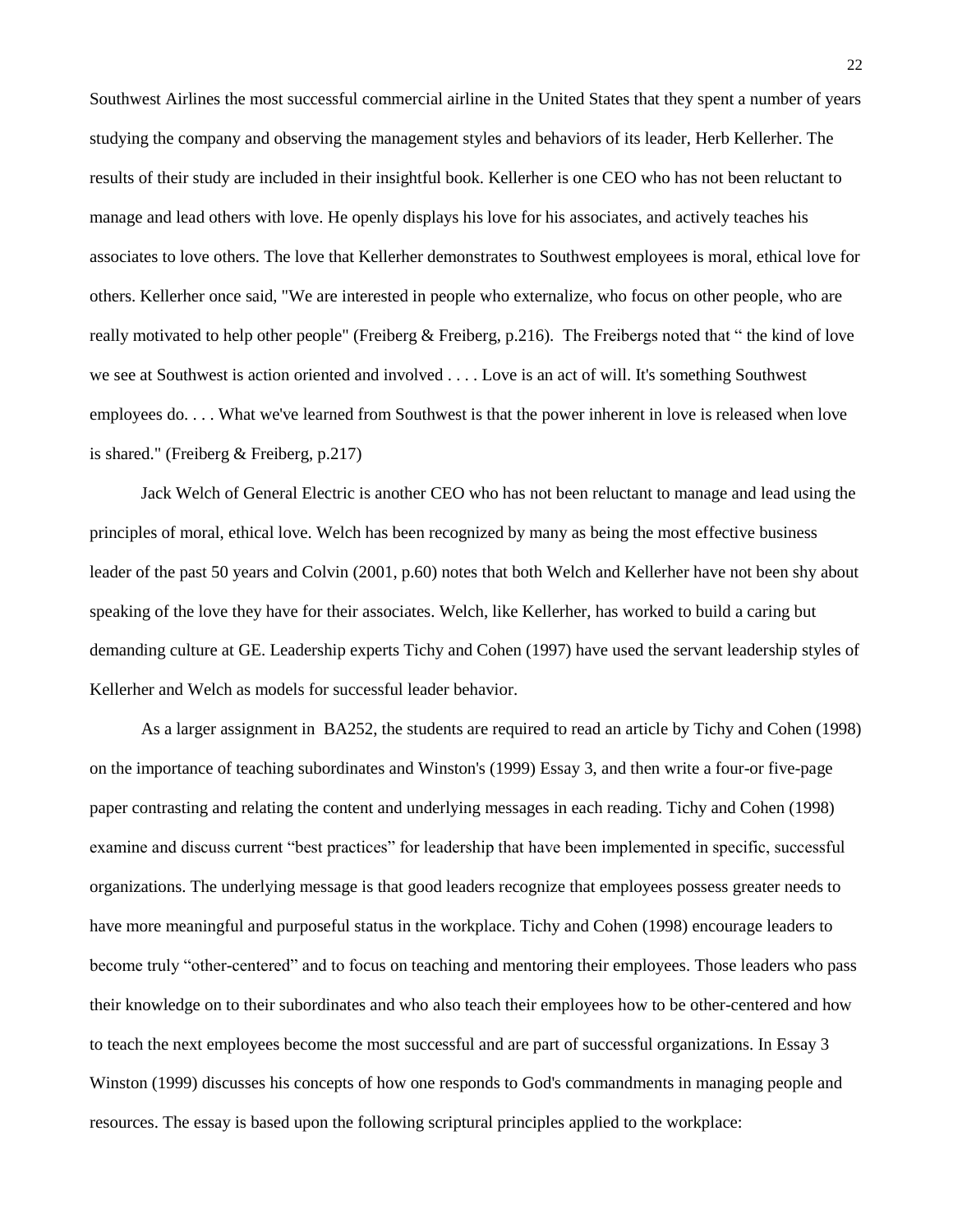- Empowerment and covenants of support
- Forgiveness
- Honesty and integrity
- Law of Reciprocity
- Law of Use
- Love
- Servant leadership
- Stewardship of resources
- Work as if unto the Lord

One of the major messages in the essay is that good managers and good leaders must be good mentors, good teachers, and good servants just as Jesus was. I want the students to make these valuable connections.

 ―Operations Management‖ (BA331) is another course that I teach every year. This course is mostly a process- and calculations-oriented course. I have selected a text that allows me to focus on the purpose of operations management, which is to create, maintain, and deliver value that meets or exceeds the expectations of the next customer. This value driven approach provides numerous opportunities for us to make connections with our Christian faith, i.e. being good stewards of what we have been entrusted with, improving it, and being more helpful servants to others. We are provided with some key guidelines in the Scriptures. In the parable of the talents we are instructed to put to good use that which we are entrusted with. By so doing we will be given even more responsibility and we will be rewarded for our good stewardship. But those who are careless, irresponsible, and wasteful may very likely lose everything or fail (perhaps through lack of repeat customers) (Matt. 25:14-30). Paul, in his letter to the Colossian, advised the slaves: "Work hard and cheerfully at whatever you do, as though you were working for the Lord rather than for people" (Col. 3:23). If, as operations managers, we manage the organization's resources mindful that they are God's property and as if God is our customer, how can we not be motivated to deliver products and services with value that meet or exceed the expectations of our customer?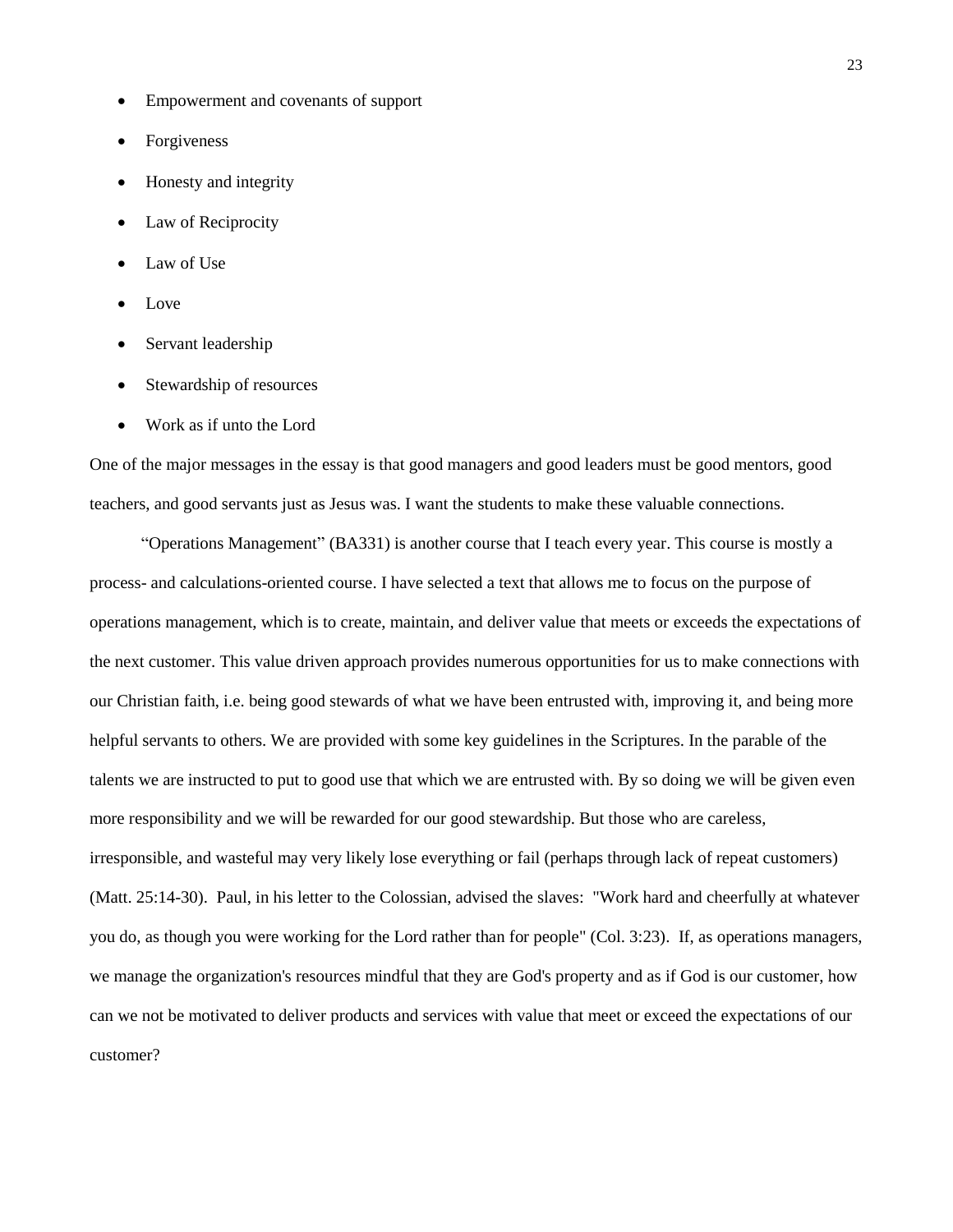Similar relationships are developed and discussed in the "Salesmanship" (BA451) and the "Managerial Decision-Making" (BA389) courses. The most important factors in being a good salesperson are a desire to serve others, building relationships with others, a sincere and caring attitude toward others, patience and kindness, being morally ethical, honest, trustworthy, faithful, dependable, fair, and self-controlled (Futrell, 2006, pp.17-20). Although these factors for successful selling are discussed in a secular textbook written by a champion salesperson, I remind our students that these steps to selling success were prescribed thousands of years ago and recorded in the pages of both the Old and New Testaments. It is very difficult to think of anyone who would want to continue to buy products or services from a person or a business that provides poor service, bad products, develops no relationship, does not care about the person, is insincere, is unethical, dishonest and untrustworthy, unfair and undependable, and self-centered. Yet, we must deal with the temptations of short-term gain that would lead us toward these unacceptable behaviors. Our strength, as well as our guidance, is found in our faith and in our belief in following the teachings of Jesus.

The companion courses, "Starting the Entrepreneurial Small Business" (BA362), and "Managing the Entrepreneurial Small Business‖ (BA462), present opportunities to revisit many of the integration themes that were introduced in BA252 or BA331. I also take the opportunity to invite small business owners to the classroom and to take the students to some business locations. We have had good responses from many of the guests who readily share the personal and business challenges they have experienced and discuss how their faith in God has been a source of strength for them. On a number of occasions the students have been able to get a very strong sense that faith in God was a critical factor in the eventual success of the guest who presented.

### Specific Applications: My teaching style as the leader/manager in the classroom.

 I try to be somewhat predictable as a leader in the classroom. I share with the students my high expectations for their performance and learning. I endeavor to be available and approachable in the classroom and away from the classroom. I try to conduct myself in such a way that the students know that I sincerely care about them personally. I strive to model servant leadership and manager behavior that is Godly and that would be successful in business. I expect students to actively participate and diligently prepare, to develop and exhibit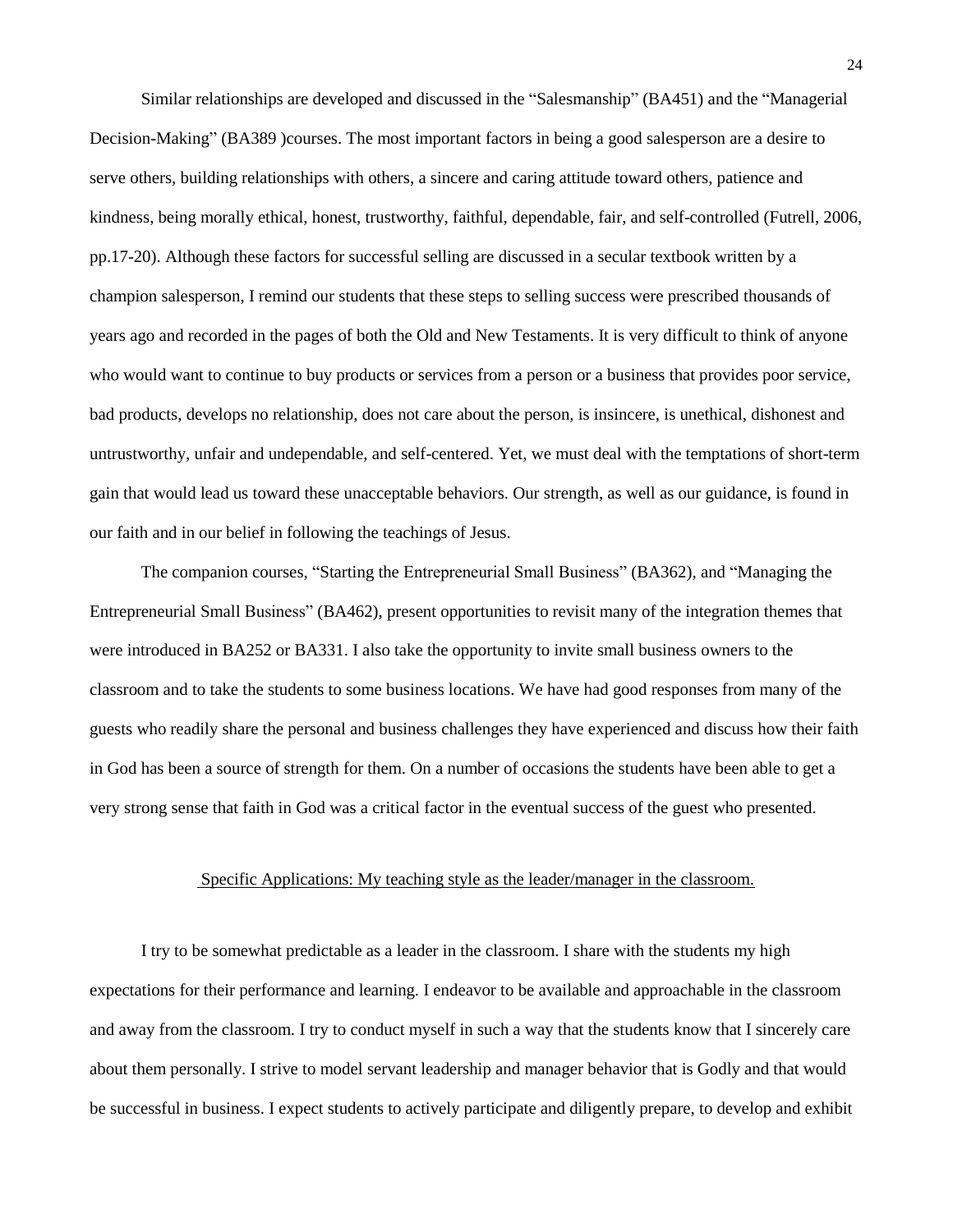valuable and Godly work ethics such as being conscientious, dependable, cooperative, mentors to others, contributive team members and servants to their cohorts. When required, judgment and discipline and then grace are provided. As it is in business, so it is in my classrooms. Tardiness is not tolerated, attendance is required, attitude is highly important, as is the ability to communicate and to relate well with others. I try to develop mutual trust, expectation, and respect between the students and me.

 During classroom and personal discussions with the students I spend a good amount of time relating my thoughts about the situations that (and the people who) have most influenced my approach to managing and leading. My father influenced a good part of my management style. As a young man, I was too self-absorbed and immature at the time to recognize his guidance as a Christian manager and business owner, but my father's relationship style of working with people has proven to be a very important and lasting lesson. My sales manager at Eastman Kodak demonstrated the high value of being a good mentor to employees. Patiently listening and observing and then providing helpful and caring guidance and knowledge helps develop young employees into strong contributors.

 I have many occasions when I relate stories about the human relations, management, and leadership styles of Hank Hyashi, my superior at Fuji Photo, USA. This man caused me to experience countless days and nights of anxiety, frustration, and, at times, even anger. I did not realize then that I was gaining invaluable knowledge about the ultimate importance of ethical, moral love toward others in the workplace. Hyashi demonstrated little or no love toward any subordinates or peers. His followers did not want to follow, were not motivated, and were not loyal to him or committed to helping him attain his organizational goals. I use many stories about Hank to reinforce the moral, ethical love approach to managing and leading. As you have noted from my writing, I have been strongly influenced in my teaching of management courses by the works of Drucker, Minztberg, Kellerher, Welch, Winston, and Tichy and Cohen. I reference these individuals frequently, but then, I would think that most any management instructor should.

 I continue to be guided by what I believe to be one of the reasons why I was initially asked to work at Huntington College: to help students make better connections between the theoretical course content, the practical application of the knowledge being gained, and the connection of these to the Christian faith. Therefore, in the courses I teach, no matter what the topic, there is an overflowing stream of relevant "McEowen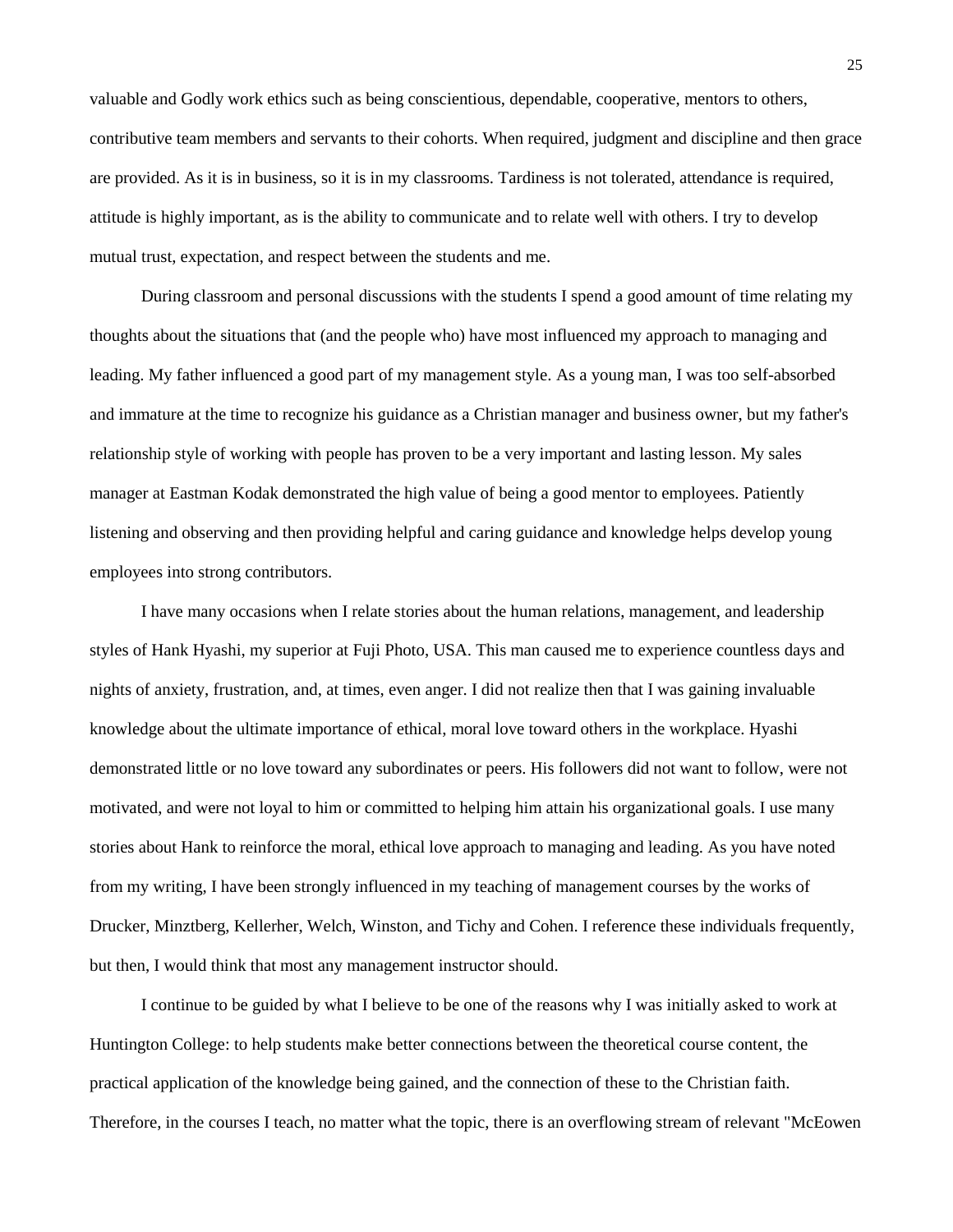War Stories" that accompanies the regular course content. The stories relate personal or family or friends' struggles and triumphs, mistakes and successes, worries and praises, trials, errors in judgment, regrets, victories, and so forth. I do this to provide connective examples of the importance of good practice and the unfortunate consequences of poor practice. I do this to make clearer the practical relevance of Christian principles to successful management and leadership and the consequences of "going it alone" with one's misguided and often sinful self-interest.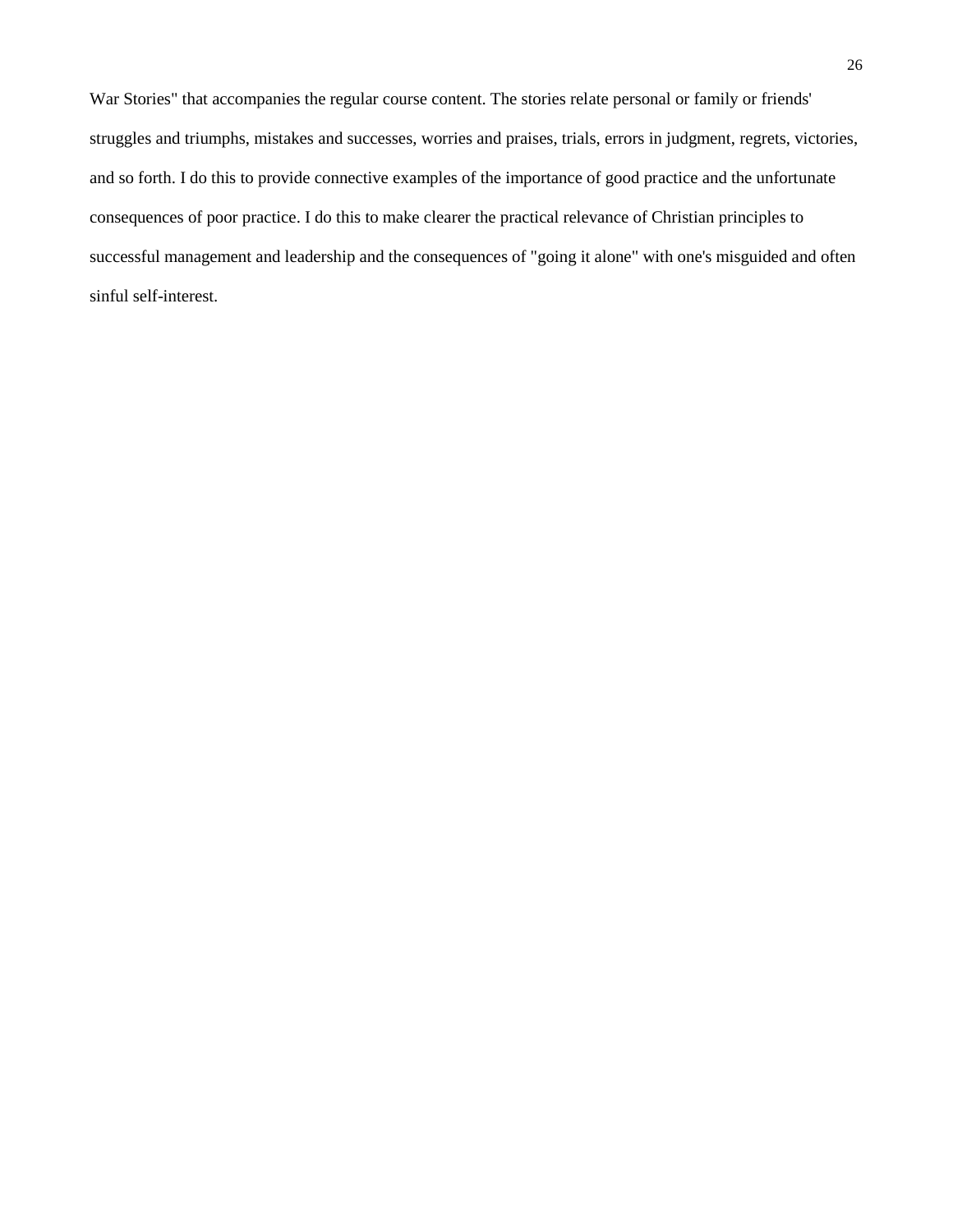#### References

Bernbaum, J. A. & Steer, S. M. (1986). *Why work*? Grand Rapids, MI: Baker Book House.

Byrne, J. A. (1999, October 18) Chainsaw: He anointed himself America's best CEO, but Al Dunlap drove Sunbeam into the ground. *Business Week*, 36(51), 128-149.

Chewning, R. C., Eby, J. W., & Roels, S. J. (1990). *Business through the eyes of faith*. New York: HarperCollins.

Clouse, R. G. (Ed.). (1984). *Wealth and poverty: Four Christian views of economics*. Downers Grove, Ill: InterVarsity.

Colvin, G. (2005, August 8) The other victims of Bernie Ebbers' fraud. *Fortune*, 152(3), 32.

Colvin, G. (2001, November 12) What's love got to do with it? *Fortune*, 144(9), 60.

Drucker, P. F. (1974). *Management—Tasks, responsibilities, practices*. New York: Harper and Row.

Futrell, C M. (2006). *Fundamentals of selling: Customers for life through service, 9th Ed.* New York, N.Y: McGraw-Hill.

Hasker, W. (1992). Faith-learning integration: An overview. *Christian Scholar's Review*. 21(3), 234-248.

Hill, A. (1997). *Just business: Christian ethics for the marketplace*. Downers Grove, Ill: InterVarsity.

Holmes, A. F. (1987). *The idea of a Christian college*. Grand Rapids, MI: Wm. B. Eerdmans.

*Holy Bible: New Living Translation*. (1997). Wheaton, Ill: Tyndale House.

Hosmer, L. T. (1994) *Moral leadership in business*. Burr Ridge, Ill: Richard D. Irwin.

Lewis, C. S. (1965). *Mere Christianity* (  $7<sup>th</sup>$  ed.). New York: Macmillan.